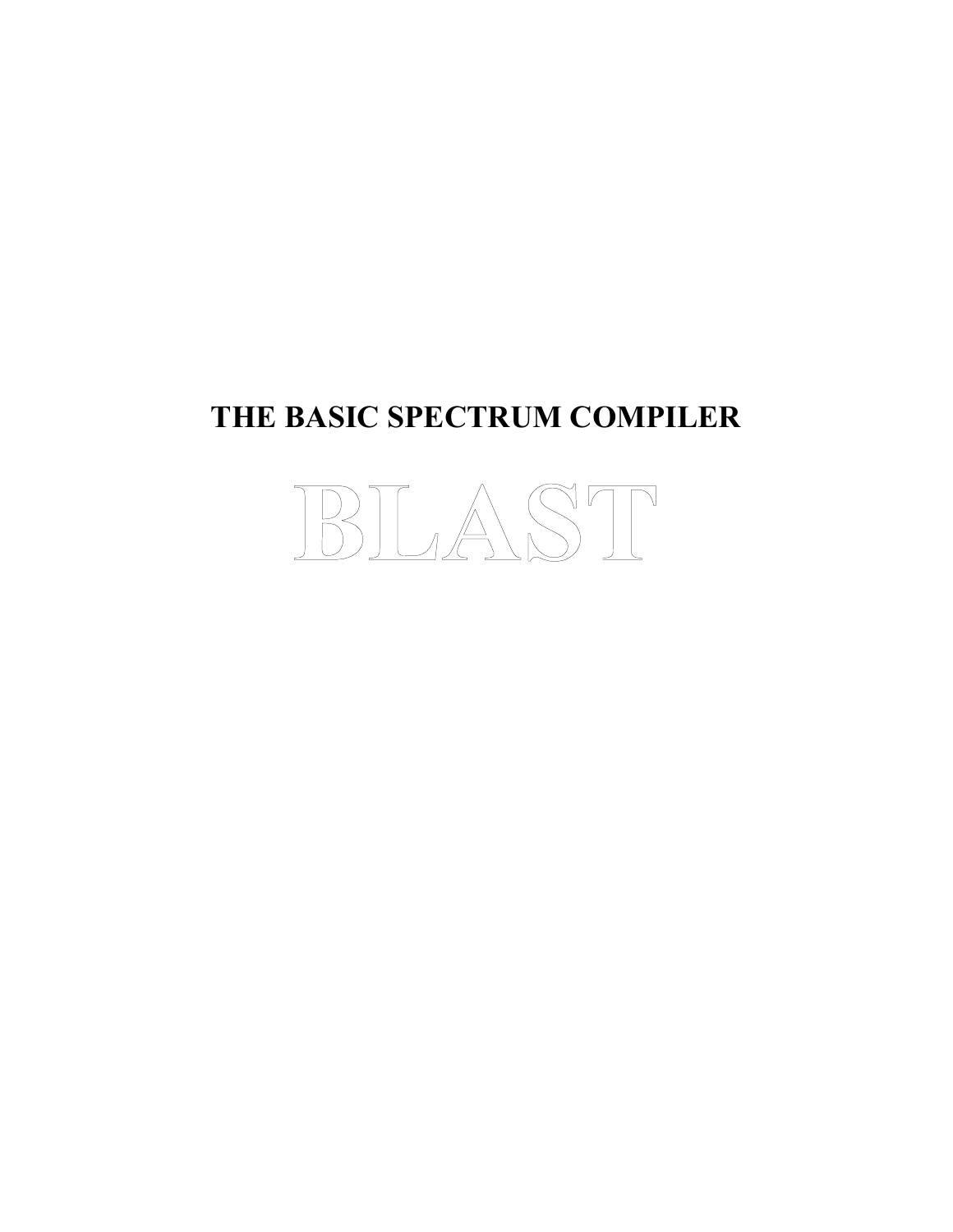# **OXFORD COMPUTER SYSTEMS (SOFTWARE LTD.)**

Copyright (c) 1985 All rights reserved OXFORD COMPUTER SYSTEMS (SOFTWARE) LTD. OCTOBER 1985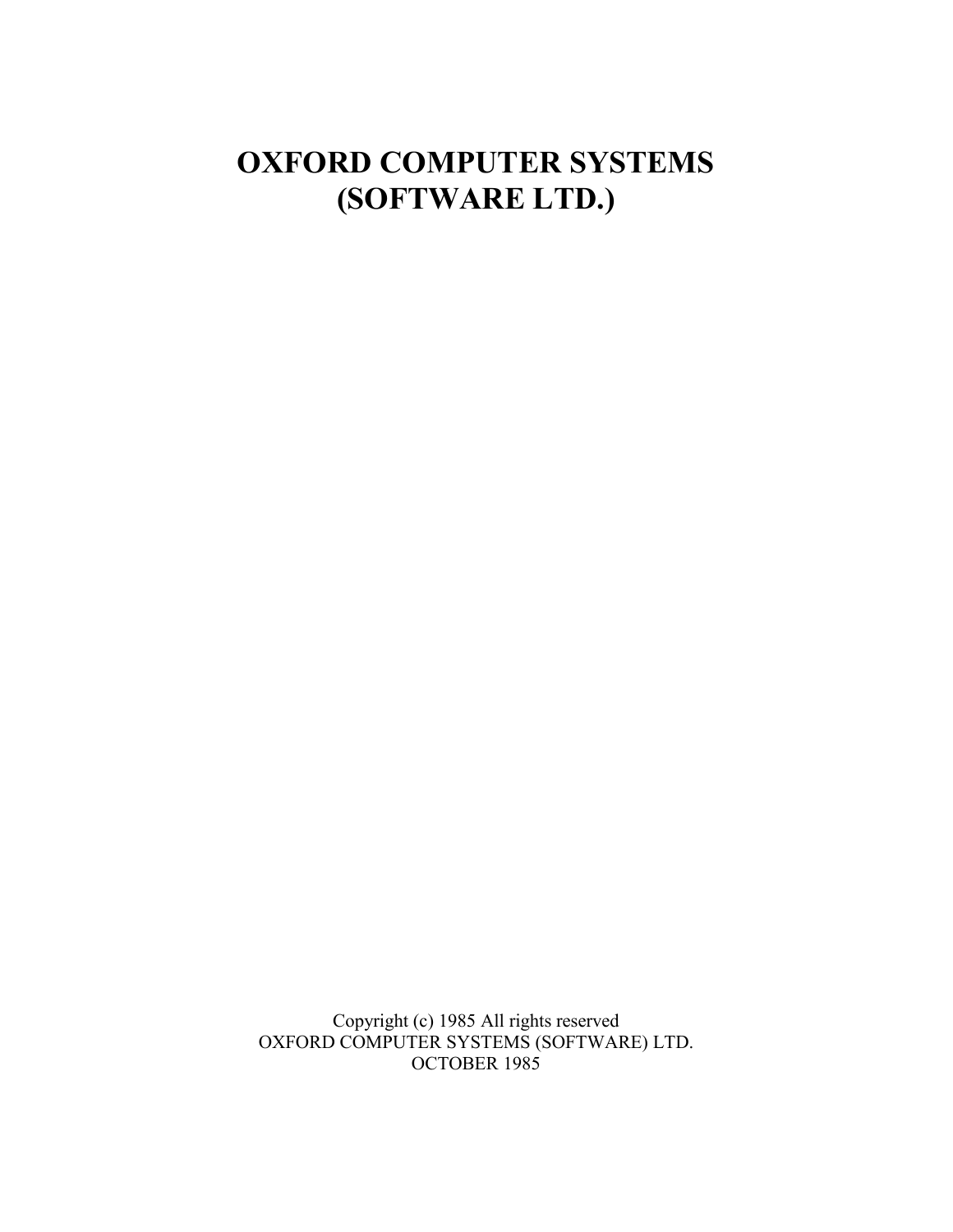## **COPYRIGHT**

BLAST is copyrighted and all rights to it are reserved by Oxford Computer Systems (Software) Ltd. The product is intended for use by the original purchaser only. The purchaser of this software is hereby licensed only to read the software from its medium into the memory of a computer solely for the purpose of executing the program therein. Duplicating, copying (other than for backup purposes), selling, or otherwise distributing this product is a violation of the law.

This manual is copyrighted and all rights are reserved. It may not in whole or in part be copied, photocopied, reproduced, translated or reproduced by any electronic means without prior consent in writing, from Oxford Computer Systems (Software) Ltd.

## **DISCLAIMER**

Although this software has been thoroughly tested, no claim is made concerning the adherence of BLAST to any particular specification or the suitability of BLAST for any particular purpose.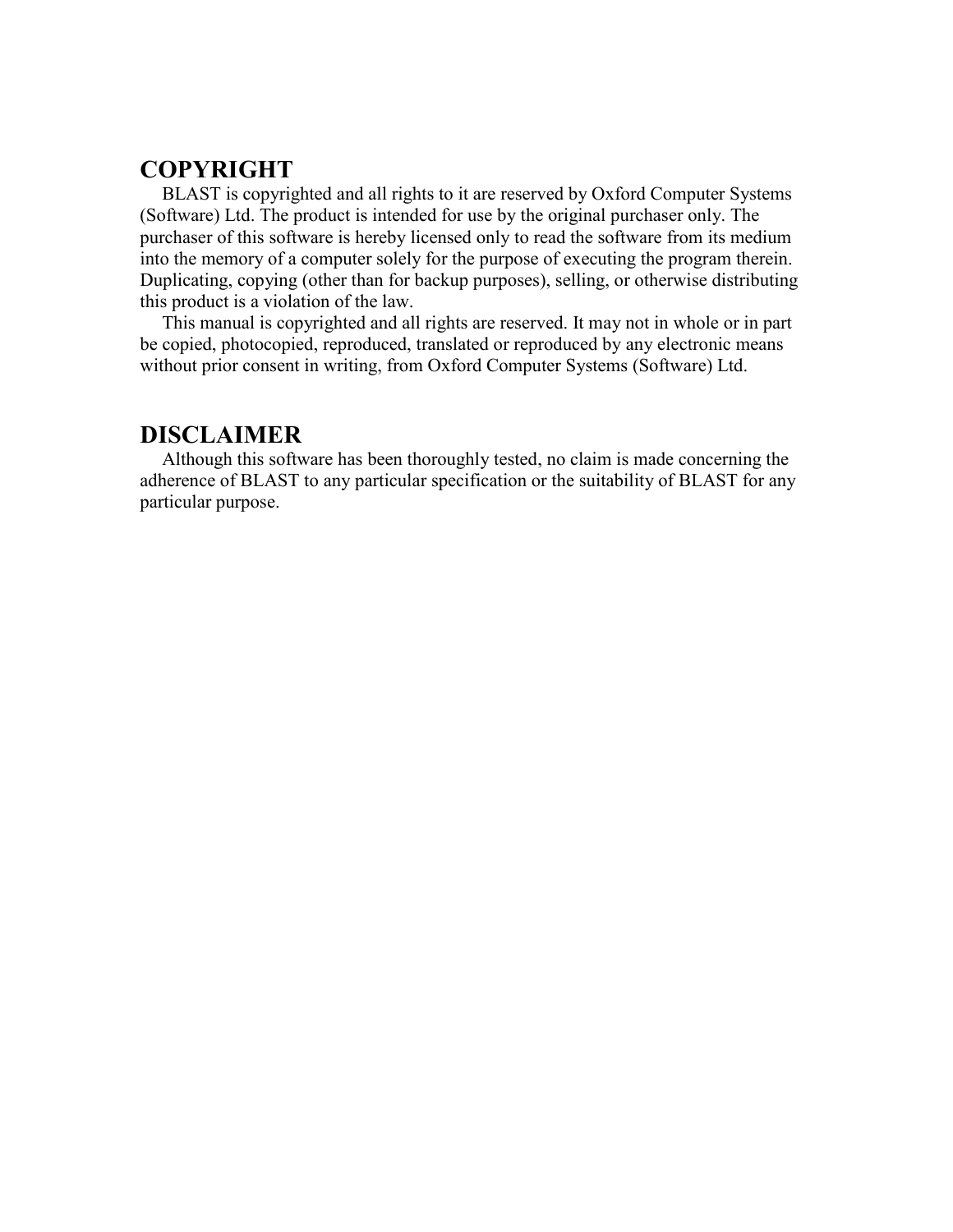# **CONTENTS**

| Introduction                        | 5              |
|-------------------------------------|----------------|
| What is a compiler                  | 6              |
| Terminology                         | $\overline{7}$ |
| Product description                 | $\overline{7}$ |
| Getting started                     | 8              |
| <b>BLASTING</b> large programs      | 10             |
| P-code and machine code             | 12             |
| BLAST and user written machine code | 14             |
| Compatability with SPECTRUM BASIC   | 15             |
| Autorun and saved variables         | 15             |
| Copying BLASTED programs            | 16             |
| Errors                              | 16             |
| Compiler directives                 | 17             |
| Trouble shooting                    | 17             |
| Reducing loading times              | 18             |
| Command summary                     | 19             |
| The BLAST TOOLKIT                   | 20             |
| Line commands                       | 21             |
| <b>Block commands</b>               | 21             |
| <b>String functions</b>             | 21             |
| Other commands                      | 22             |
| High speed integer only compilation | 23             |
| Appendix                            |                |
| <b>BLAST</b> memory map             | 25             |
| Run time memory map                 | 26             |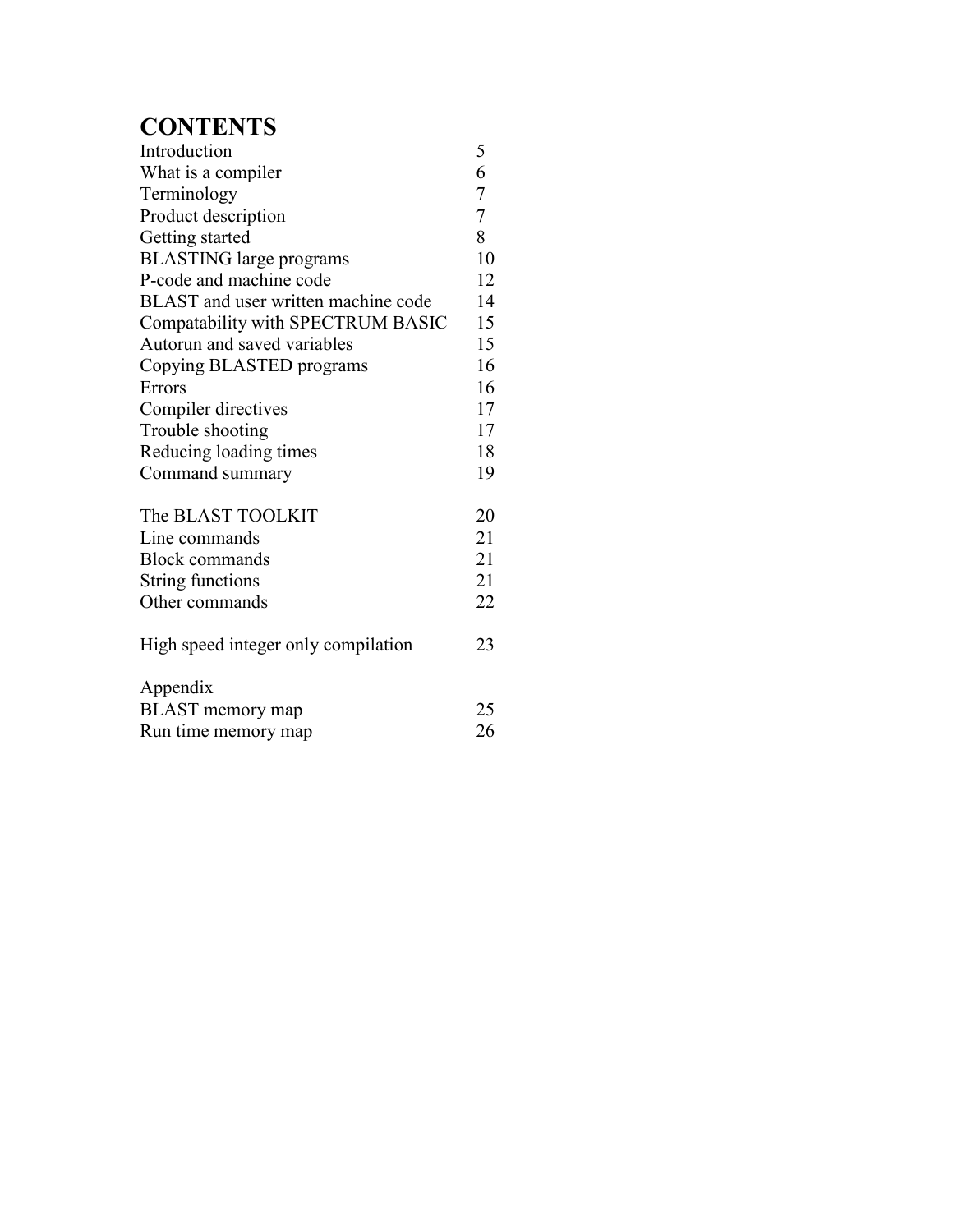## **INTRODUCTION**

BLAST is the first fully compatible optimising BASIC compiler to be released for any Sinclair computer. Its principle aim is to provide the maximum possible execution speed for programs written in Spectrum BASIC without producing prohibitively large object programs. BLAST can increase the speed of BASIC by up to a factor of 40. Issues of BLAST marked 4.0 (or above) or marked SUPER BLAST+ include an additional integer only compiler IBLAST for programs which do not use floating point maths. Programs compiled with IBLAST run considerably faster even than those compiled by BLAST.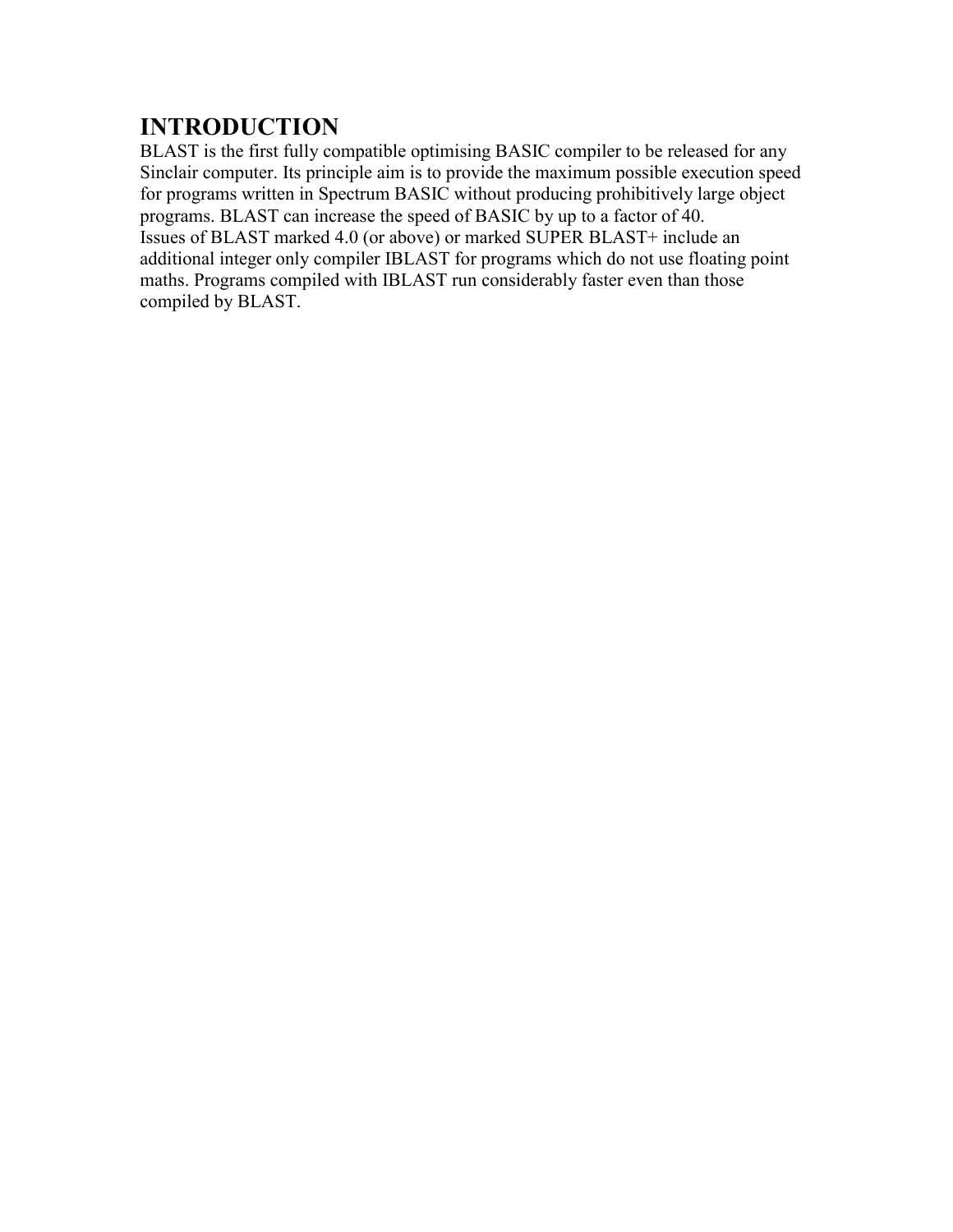# **WHAT IS A COMPILER?**

In this section we explain the basic facts about compilers and introduce a small amount of terminology. An understanding of the basic concepts introduced here, although not essential, will greatly enhance your ability to exploit BLAST. The short section on terminology should be read and understood.

A BASIC program is simply a piece of text in which we specify the actions we want the computer to take when the program is RUN. The Spectrum's Z80 microprocessor understands only a language called machine code. To the Z80, a BASIC program is complete gibberish. In order to RUN a program we need some software which can understand BASIC and translate it into a form that the Z80 can understand. There are two types of BASIC translating program, the BASIC interpreter and the BASIC compiler.

### **1) Interpreters**

A BASIC interpreter such as the one supplied in ROM as part of your Spectrum, reads each statement of the program and as it does so, performs the actions specified. Interpreters are very useful for program development because it is the actual BASIC text that is being interpreted. One can edit a program, run it and then re-edit rapidly and without fuss. The disadvantage of an interpreter is that programs run slowly. This is because most of the time, the interpreter is trying to make sense of the BASIC rather than carrying out the specified actions.

## **2) Compilers**

Unlike an interpreter, a compiler translates a whole program into something that the machine can understand in one operation, called a compilation. When it has finished we are left with a block of machine code which is the translated version of the BASIC text. Compilers are much less useful for program development than interpreters since even the smallest change to the BASIC necessitates a complete re-compilation of the program. However, once a program has been compiled it will run at much greater speed.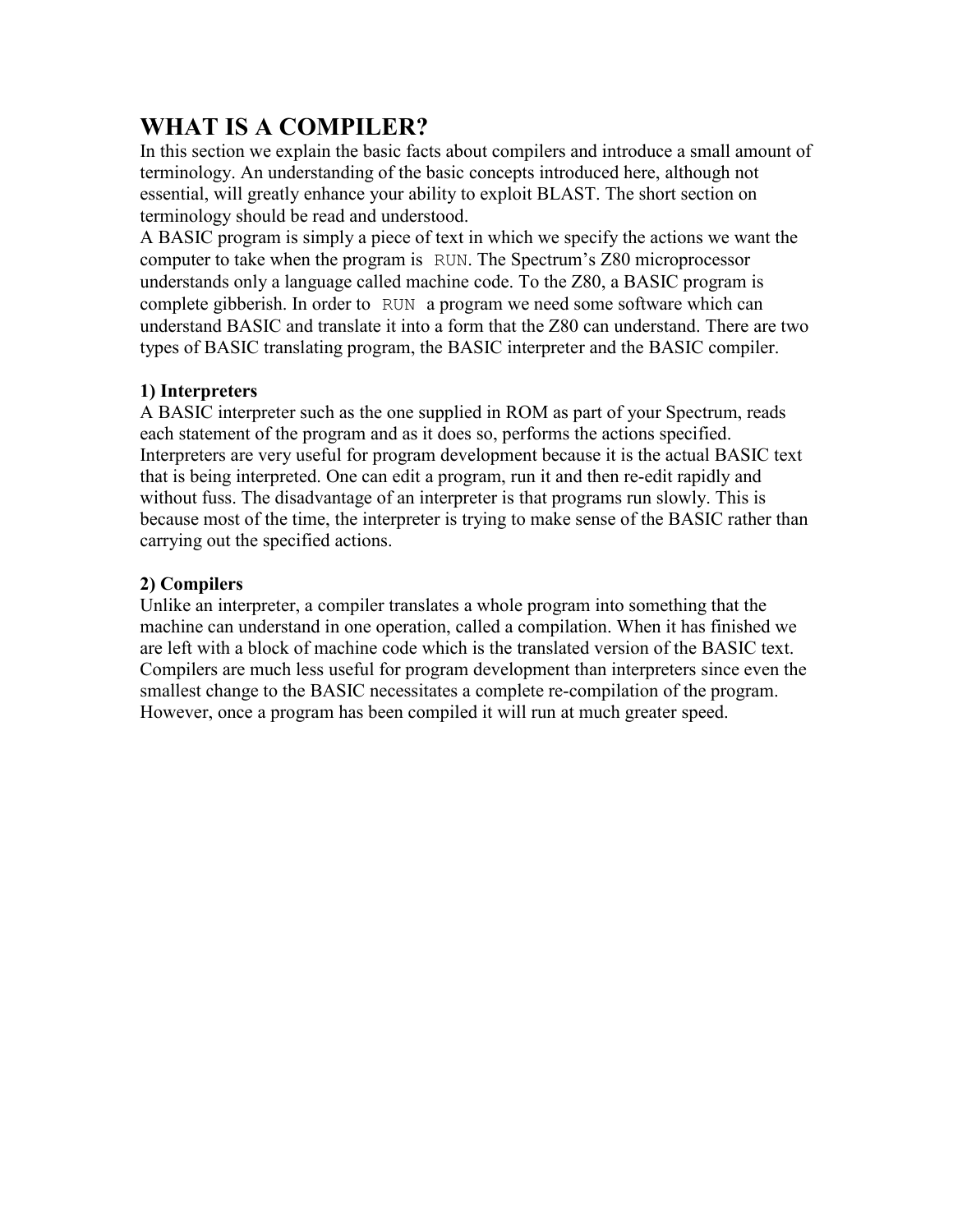## **TERMINOLOGY**

|                    | In the remainder of this manual an understanding of the following terms will be assumed.                                                                                                                                                                                                                                                                                                                                                  |
|--------------------|-------------------------------------------------------------------------------------------------------------------------------------------------------------------------------------------------------------------------------------------------------------------------------------------------------------------------------------------------------------------------------------------------------------------------------------------|
| compile time       | The time at which BLAST compiles a program                                                                                                                                                                                                                                                                                                                                                                                                |
| run time           | The time at which the compiled program is actually executed.                                                                                                                                                                                                                                                                                                                                                                              |
| source file        | The input file to a compiler, in this case BASIC text, sometimes<br>called the source code.                                                                                                                                                                                                                                                                                                                                               |
| object file        | The output from a compiler, in this case the machine code<br>translation of the BASIC text, sometimes called the object code.                                                                                                                                                                                                                                                                                                             |
| machine code       | The internal language understood by the Spectrum's Z80<br>microprocessor.                                                                                                                                                                                                                                                                                                                                                                 |
| p-code             | An intermediate representation of a program somewhere between<br>BASIC and machine code. P-code is an alternative to machine<br>code which requires considerably less space. It does however<br>require a mini interpreter at run time and is therefore slightly<br>slower than machine code although much faster than interpreted<br>BASIC. BLAST can compile programs into p-code or machine<br>code or, into a combination of the two. |
| compiler directive | A message to the compiler which is added to the text of a source<br>program and which affects the way the compiler behaves. BLAST<br>features a number of useful compiler directives which are added<br>to the program in the form of special REM statements.                                                                                                                                                                             |

# **PRODUCT DESCRIPTION**

Your BLAST package should contain the following: 1) This BLAST manual 2) One cassette tape containing the following programs Side A: BLAST / COPIER Side B: TOOLKIT / IBLAST\*

\* IBLAST is only supplied with BLAST issue 4.0 or above.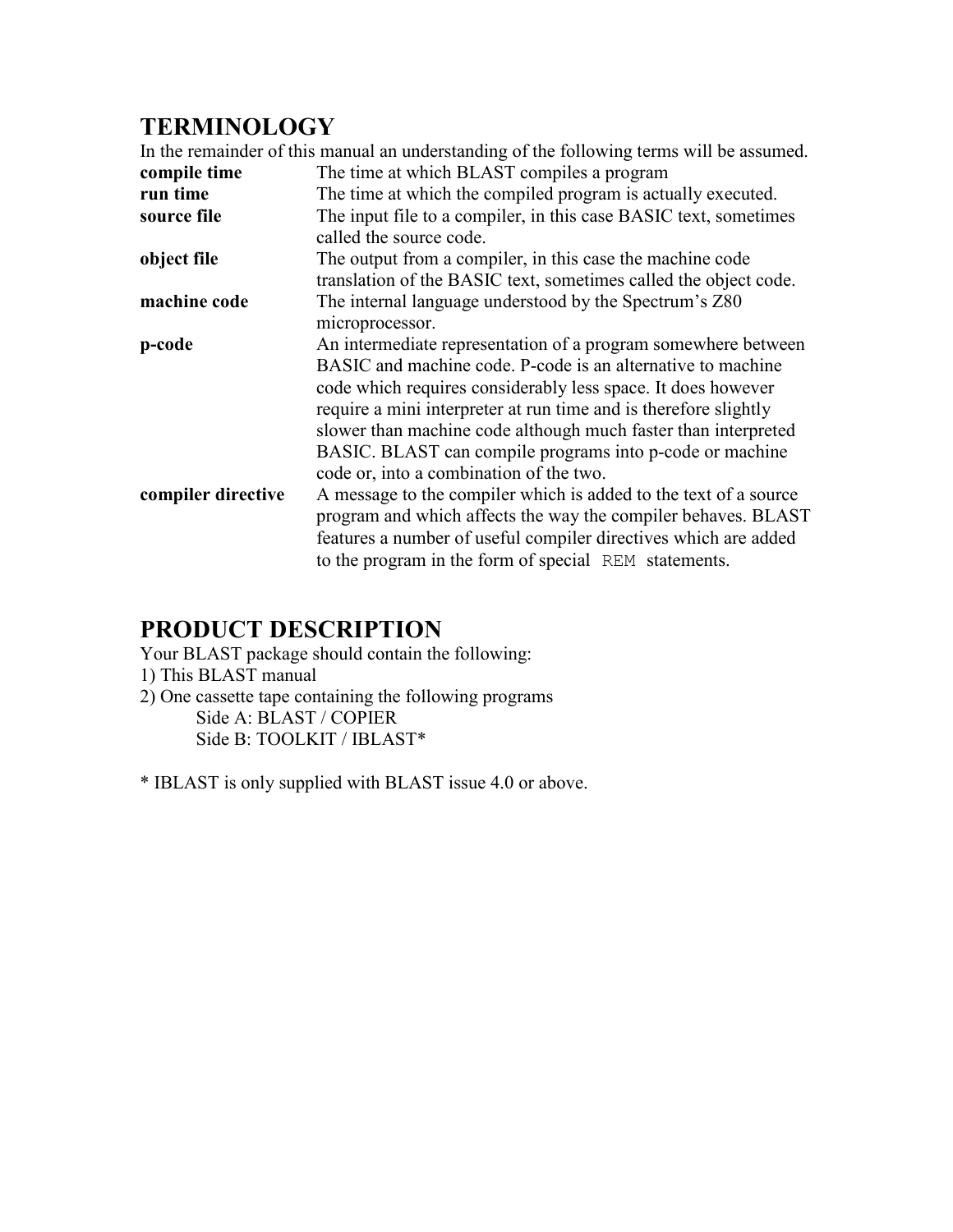# **GETTING STARTED**

This section explains how to use BLAST in its simplest mode. We take a BASIC program already loaded into the computer and compile it directly into RAM without any tape or microdrive access. In this mode (called the RAM to RAM mode) we are limited to very short programs since the compiler, the source program and the object program all have to be in memory at the same time.

Load BLAST as follows:

LOAD "BLAST" <enter>

BLAST will autorun and ask the question BACKUP TO MICRODRIVE (Y/N)

If  $Y$  is selected, instructions for the microdrive backup will follow.

At this point BLAST makes a protection check in order to establish you as an authorised user of the software. We hope you will not find the procedure too tiresome. The protection sequence occurs once only when BLAST is first loaded. Once the check has been made, BLAST will allow you to compile as many programs as you wish without additional hassle.

On the inside cover of this manual or on a separate sheet will be found a matrix of coloured squares. Each square can be identified by means of a simple grid reference. For example to find square E-13, identify column E (marked along the bottom of the matrix) and row 13 (marked along the left hand edge of the matrix) square E-13 is where column E and row 13 meet. (See figure 1).



figure 1.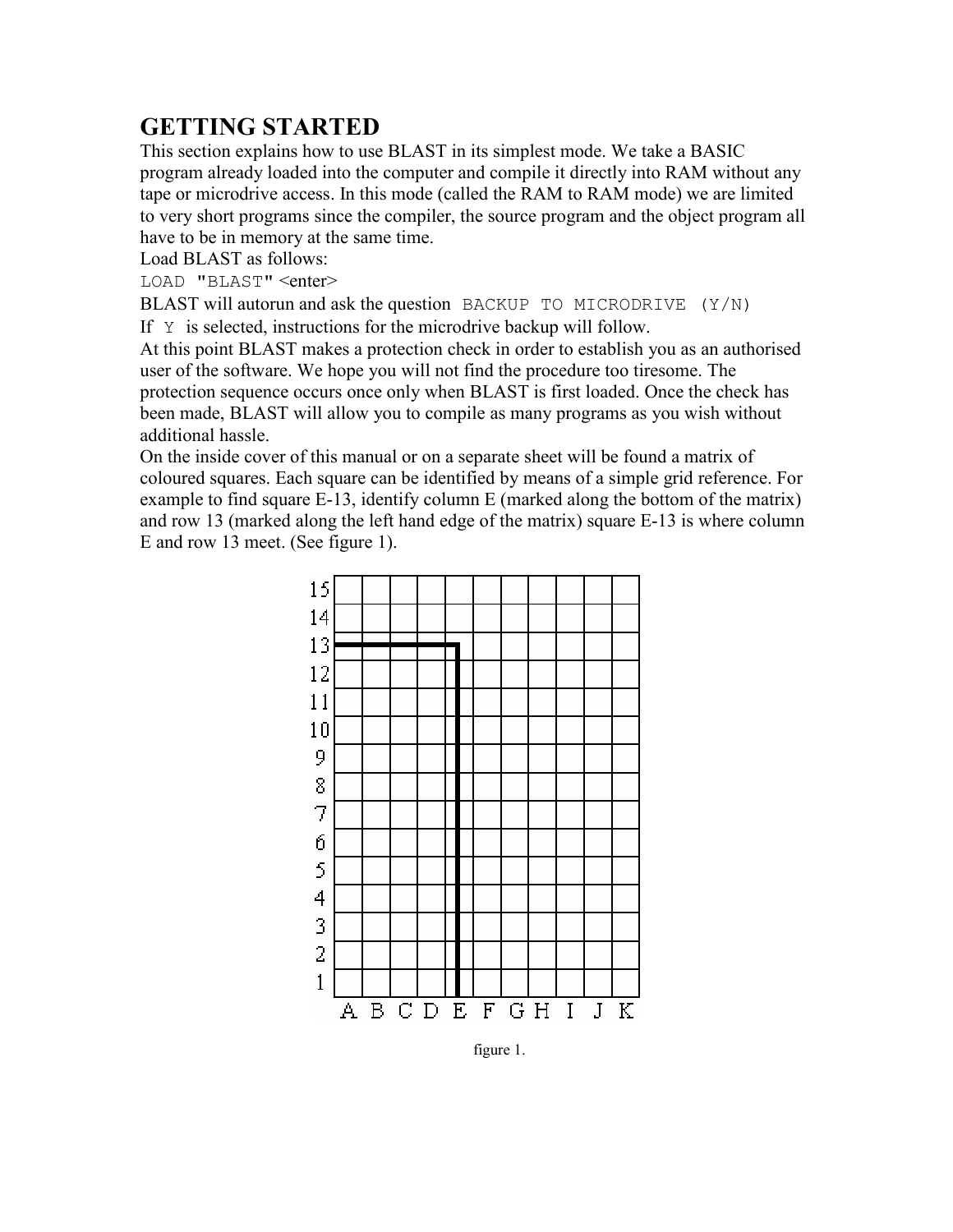The protection check is very simple; all you have to do is correctly identify 4 squares and enter their colours. BLAST will give instructions as follows:

ENTER THE COLOUR IN SQUARE X-XX (W, Y, G, R)?

where X-XX is a grid reference. When you have found the square, enter one of the letters W, Y, G or R depending upon whether the square is white, yellow, green or red. When you have correctly answered four such questions the protection check is complete. BLAST is now fully initialised and ready to compile programs. From now on, until you type NEW or switch off the machine, your Spectrum will respond to a set of additional commands used to communicate with BLAST. The BLAST commands are preceded by an asterix  $(*)$  to distinguish them from the regular Spectrum commands.

First we shall use BLAST to compile a program already in memory and have the resulting object code stored also in memory. This is how BLAST behaves by default. The purpose of this RAM to RAM mode is to demonstrate the use of BLAST. Since only about 2k of memory is available in this mode it can not be used to compile programs of more than a trivial size.

Type in or load a few lines of BASIC and type  $\star$ C to compile.

Do not be alarmed at any gibberish which may appear on the screen; this is simply BLAST making the best use of the memory available. Assuming that there are no problems, after a minute or two control will be returned to you with the message: (0) WARNINGS (0) ERRORS

To run the compiled version of your program, type  $*R$ .

While BLAST is in memory, you will be able to edit your source code, run under the interpreter or compile and run the BLASTED program as often as you wish. While working with BLAST, you will probably find that from time to time you wish to clear a BASIC program from memory without destroying BLAST. To do this, instead of typing NEW (which clears the whole of memory including BLAST) use  $*N$ . This will remove any BASIC text without affecting the compiler.

N.B. Although BLAST can cope with user written machine code called from a BASIC program, it can not do so when used in RAM to RAM mode. See the section on BLAST and user written machine code.

Since RAM to RAM mode is only intended as a demonstration, no method is provided of saving the compiled program. The same effect is easily achievable however by compiling RAM to TAPE (see below).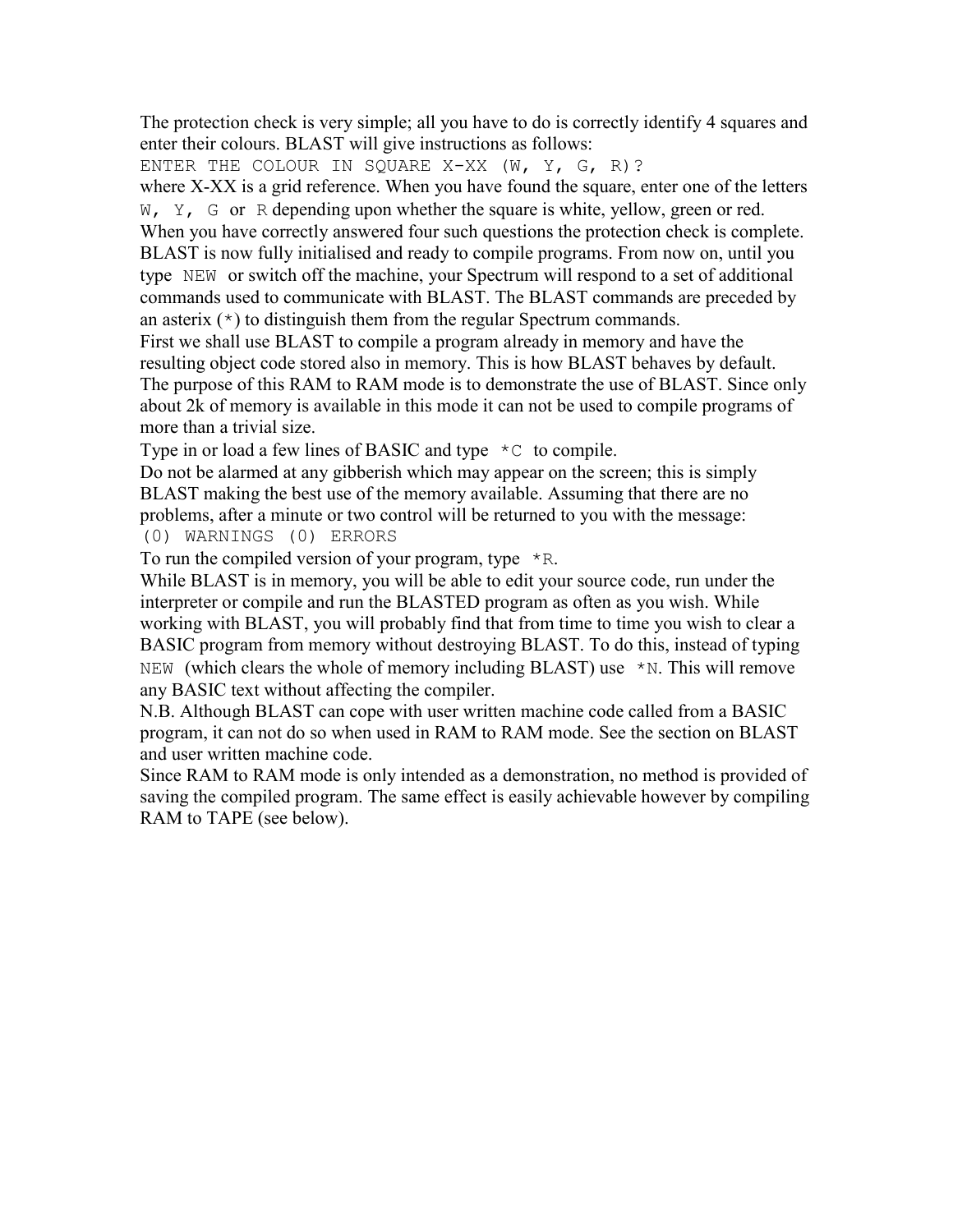## **BLASTING LARGE PROGRAMS**

So far we have used BLAST to compile from memory into memory. As explained earlier, this is only possible if the program to be compiled is small. To get round this problem, BLAST provides the option to read the source code from tape or microdrive and to write the object code out to either of these peripherals. Below we explain how to use BLAST in its various input/output modes.

## **Setting the input and output device**

To set the device from which BLAST is to read the source code, select the INPUT option by typeing  $\star$ <sup>1</sup> and answer the question

ACCEPT INPUT FROM: RAM, TAPE, MICRODRIVE

by typeing B, T or M.

To set the device to which BLAST is to write the object code, type  $\star$ O and proceed as above.

At this point, BLAST will request information appropriate to the input/output options that have been chosen. For example, if microdrive has been selected BLAST will request a drive number and filename. If tape is selected BLAST will ask for a filename only. The most useful combination of input and output devices are TAPE to TAPE and MICRODRIVE to MICRODRIVE. In both of these combinations, BLAST will be able to compile programs of any size.

If the output device selected is tape or microdrive, the compilation will end with the object program written to that device. Obviously the object program must be loaded before it can be run. Bear in mind that BLAST itself consumes a considerable portion of the Spectrum's memory. This does not prevent you from compiling large programs but it does mean that when you load a large BLASTED program from tape or microdrive, BLAST will have to be removed from memory first. This is done with the command  $\star$ Q

### **Microdrive BLASTING**

This is the best way to compile a large program. If you have large programs to compile and no microdrive, we suggest that you consider obtaining one.

The procedure is

1) Type \*I, select M and give drive and filename details as requested.

2) Type  $\star$  O, select M and give drive and filename details as requested.

When BLAST compiles to microdrive, 2 or 3 files are written, all of which are required in order to run the program. Their filenames are as follows: -

the object filename specified

the same name with .P appended

an optional .V file (see saved variables)

The compiled program is executed simply by loading the first of these (the user specified name) and typing RUN. Note that BLAST should be removed from memory before the object program is loaded.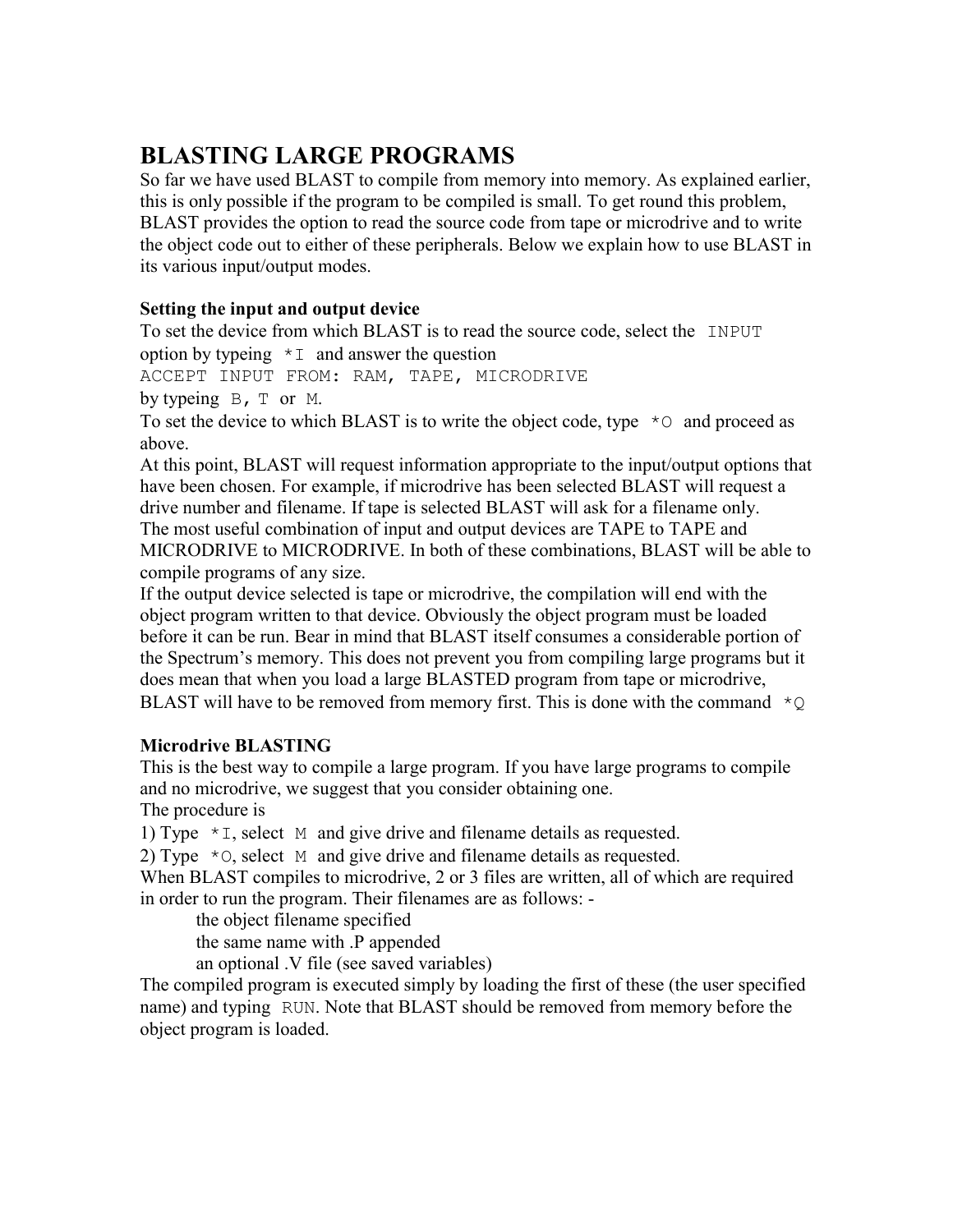### **Tape BLASTING**

If you do not have a microdrive and you wish to compile a large program this is the way you will have to do it. Due to the limited nature of tape I/O, the program to be compiled must first be saved to tape in a special format. Facilities to do this are included in the toolkit supplied on the reverse side of the BLAST tape.

The procedure is

1) Load the toolkit (see The BLAST Toolkit)

2) Load the program to be compiled

3) Insert a blank tape and type  $*$ B

Once the source program has been saved on tape in the correct format, BLAST can be loaded and the program compiled.

Programs may be compiled TAPE to RAM. However this is only possible for very short programs. The most useful way of using BLAST and cassette is to compile TAPE to TAPE.

#### **Tape to tape BLASTING**

In this mode we use two tapes; a source tape and an object tape. The source tape contains your program in the special form suitable for compilation (see above), the object tape is blank.

We assume that you have selected tape for input and output. When you type  $\star$ C to compile, BLAST will instruct you to insert the source tape and press play. After a short time the computer will beep and ask you to change tapes. You must stop the source tape within five seconds of the beep. If you do not do so it is likley that data will be lost. After a short time you will be requested to change tapes again. Timeing is not so critical when the object tape is being swopped for the source tape; you are nevertheless advised to be alert during the whole process in order to minimise loading time of the final BLASTED program.

During the compilation you will be asked to swap tapes a number of times that depends upon the amount of BASIC being compiled. Finally the compilation will end with the usual error status report and the message HIT ANY KEY.

As soon as a key is struck, the computer will be re-set. To load the BLASTed program, rewind the object tape and LOAD "".

#### **Notes**

All combinations of RAM, TAPE and MICRODRIVE are allowed by BLAST except for TAPE to MICRODRIVE.

Although in general BLAST, once loaded can be used to compile as many programs as necessary there are two restrictions:

1) If BLAST is used to compile a program with TAPE selected as the output device, the compiler must be re-loaded before it can be used again.

2) If BLAST is used to compile a program with MICRODRIVE selected as the output device, the compiler must be re-loaded before it can subsequently be used to compile a program with TAPE selected as the output device.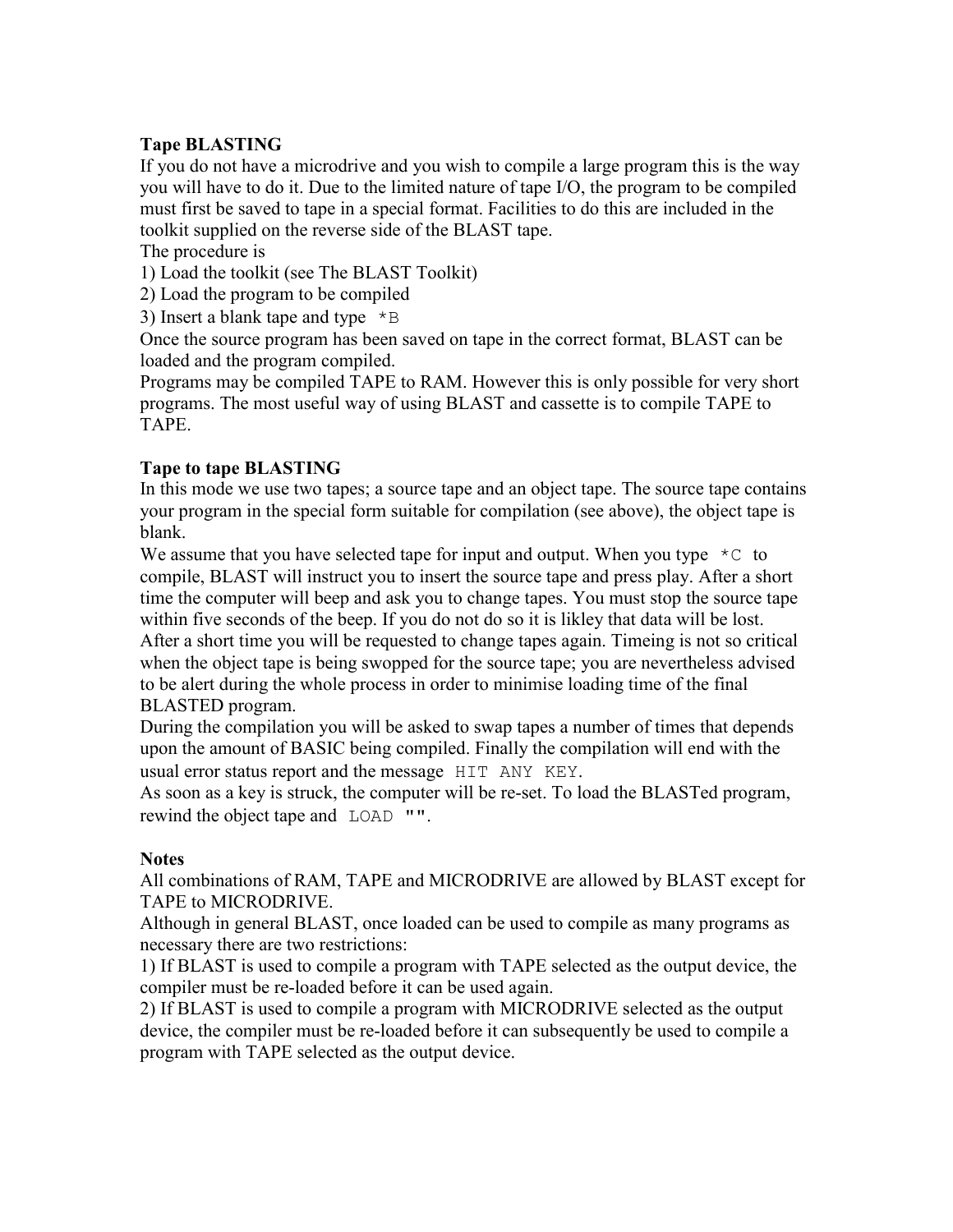# **P-CODE AND MACHINE CODE**

BLAST can compile programs either directly into Z80 machine code or into a compact pseudo machine code called p-code. The pros and cons of these two types of object code can be summarised as follows:

|              | p-code                    | machine code               |
|--------------|---------------------------|----------------------------|
| <b>SPEED</b> | faster than BASIC, slower | <i>Fastest possible.</i>   |
|              | than machine code.        |                            |
| <b>SIZE</b>  | Smaller than BASIC.       | Usually larger than BASIC. |
|              | Smaller than machine code | Always larger than p-code. |

The memory map for a BLASTED program is provided in Appendix 1. From this it can be seen that in addition to the object code and data, a BLASTED program also contains a block of code called the Run Time System (RTS). The RTS is essentially a library of subroutines which the object code calls for such purposes as multiplication, division and string handling. The RTS is always included in a BLASTED program and it imposes an overhead of about 5k. Because of the RTS, no BLASTED program can ever be less than 5k long. However, since p-code is about two thirds the size of the equivalent BASIC, large programs which are compiled into p-code can actually become smaller than the original BASIC. For example a 3k program, when BLASTED into p-code would occupy approximately 7k; 2/3 \* 3k for the p-code and 5k for the RTS.

Similarly, a BASIC program 30k long would compile to about 25k. Obviously there is a break even point somewhere at which the two sizes are about the same. This occurs at approximatly 5k.

Of course the figures quoted here are necessarily very rough. Some types of program generate less p-code than others and a program which contains many comments will show a much more dramatic reduction in size than one which does not.

If BLAST is directed to generate machine code rather than p-code there will nearly always be an increase in size. Such programs will run slightly faster but this is of no use if the object code will not fit into the machine. Fortunately, BLAST can be directed to generate machine code for those sections of a program that are speed critical and p-code for the remainder. Very often, compiling quite a short section of BASIC into machine code and the rest into p-code can provide almost the same speed as the program would have had if it had been compiled entirely into machine code.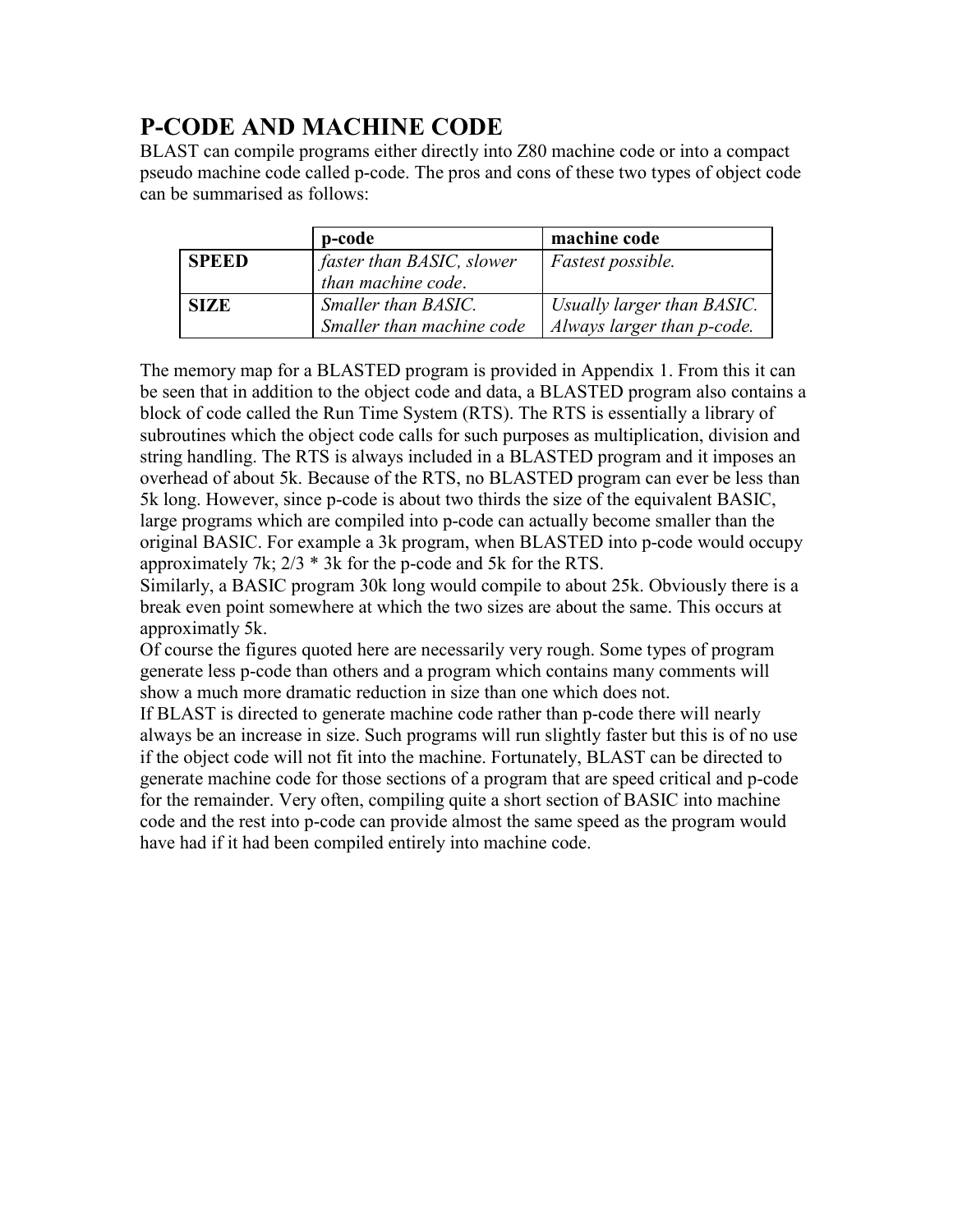The type of object code that BLAST generates is specified by means of compiler directives. (See the section on this topic) To instruct the compiler to generate p-code we write REM! PCODE and to instruct it to generate machine code, REM! MACHINE CODE BLAST generates p-code by default.

### **Caution**

Whenever p-code and machine code are mixed within a single program, there is an important rule which must be observed:

There may be no jumps (GOTO/GOSUB) into the middle of a p-code section from a machine code section and there may be no jumps into the middle of a machine code section from a p-code section.

All GOTO/GOSUB's from p-code into machine code must jump to the

REM! MACHINE CODE directive and all GOTO/GOSUB's from machine code into p-code must jump to the REM! PCODE directive.

Additionally, a p-code user defined function may not be called from machine code and visa versa.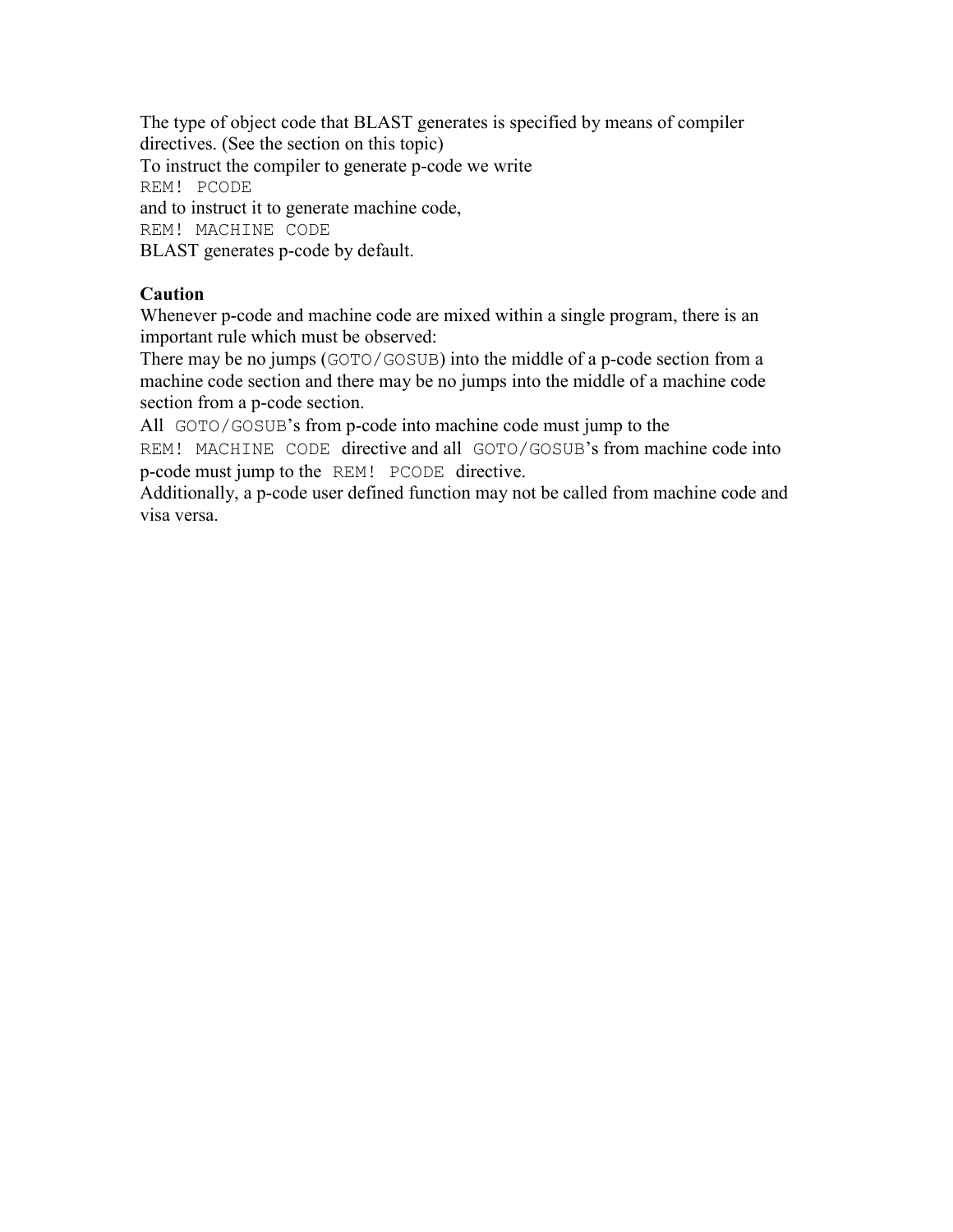# **BLAST AND USER WRITTEN MACHINE CODE**

BLASTING a program which calls machine code subroutines should present no problems. BLAST has been designed for maximum compatability with Spectrum BASIC and this compatability extends to variable and program storage formats. In particular, the following practices commonly adopted by Spectrum users have been specifically provided for.

1) A BLASTED program may reserve space for machine code by lowering RAMTOP in the normal way.

2) BASIC variables are stored by BLAST in exactly the same way as they are in Spectrum BASIC. Consequently, machine code which picks these up and manipulates them will still work under BLAST.

3) Machine code routines which add extensions to BASIC by intercepting the Spectrum's error routine (or by most other methods) should still work. The explanation for this surprising fact is as follows: When at compile time, BLAST encounters an alleged statement that appears syntactically erroneous, the compiler will copy the offending text into the object file preceded by a special escape code. When at run time the RTS encounters this escape code, it will call the BASIC interpreter to handle it. If the text is a genuine syntax error, the interpreter will report the fact and exit in the normal way. If it is an extension to BASIC which has been provided for, the interpreter will behave just as it would had the program not been BLASTED.

Whenever BLAST encounters such a statement it will stop compiling with the message WARNING HIT ANY KEY

As soon as a key is depressed compilation will continue.

BLAST's compiler directives are entered in the form of special REM statements which are recognised by BLAST at compile time. It is possible that in the future other commercial packages or indeed user written machine code will make use of the same technique to add extra commands to BASIC. For this reason a facility has been built into BLAST which allows REM statements to be passed to the interpreter if they begin with the escape character %. If BLAST encounters a REM statement beginning with this character, it will generate code which causes the REM statement, with the % stripped to, be passed to the interpreter at run time.

It is quite possible that certain obscure practices will cause problems. For example, machine code held in REM statements will certainly not work when the program is compiled because this method of storing routines depends on the way BASIC text is held in memory.

NB. Because of possible clashes between BLAST itself and user written machine code, the compiler will not allow programs calling Z80 routines to be compiled into RAM. Such programs should be compiled using tape or microdrive for output.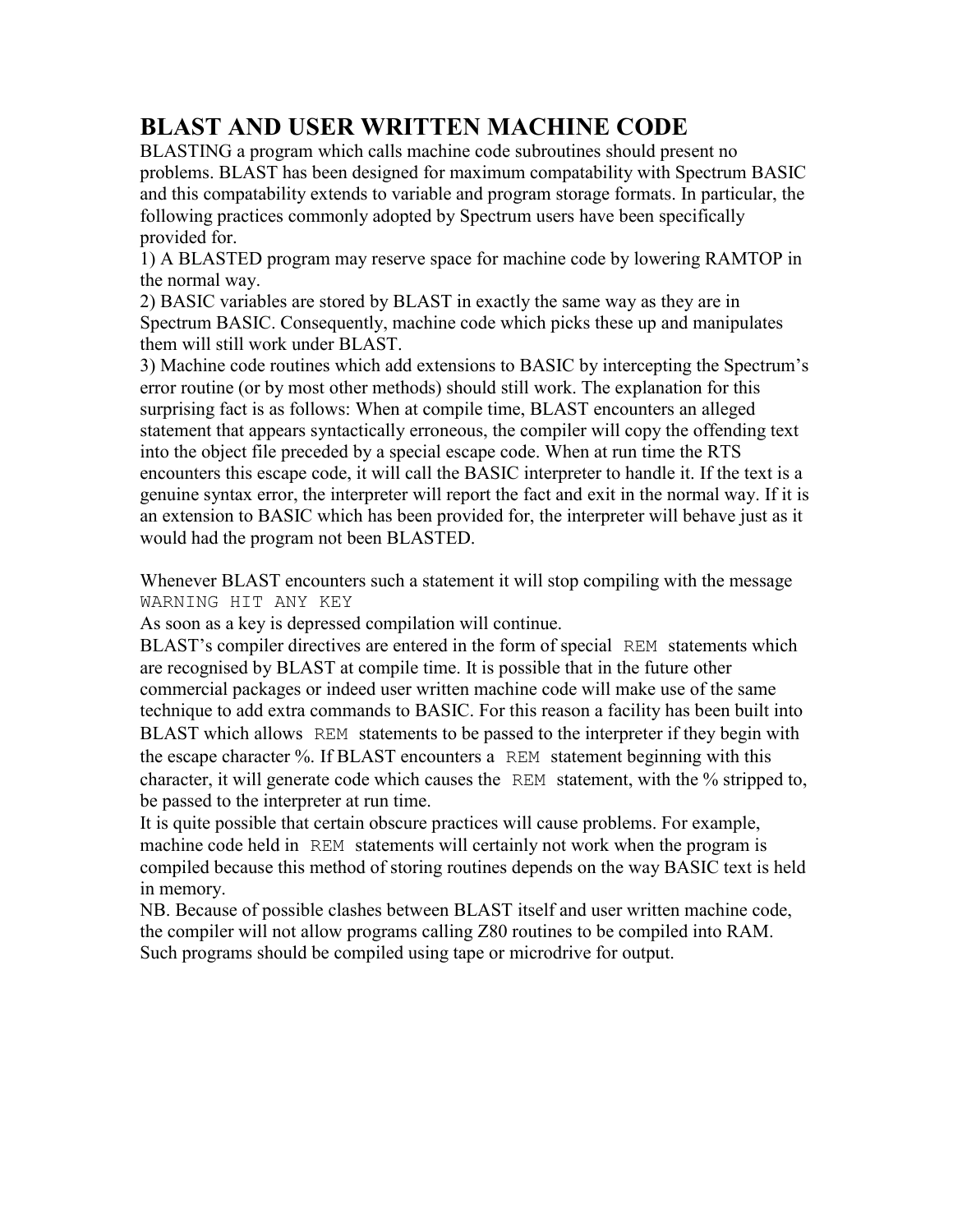# **COMPATABILITY WITH SPECTRUM BASIC**

BLAST has been designed for maximum compatability with Spectrum BASIC. This compatability extends not only to the language itself but also to the programming environment.

In BASIC, it is possible to stop a program while it is running, look at variables, execute statements and so on. The run can then be continued or re-started. This is all possible under BLAST except for one difference. The CONTINUE statement will not work on a BLASTED program.

## **Calling a BLASTED program as a subroutine from BASIC**

Whenever a BLASTED program is resident in memory it can be run by executing the command RANDOMIZE USR 23792. There is nothing to prevent an ordinary BASIC program from co-residing with a BLASTED program and BASIC text may be entered or loaded in the normal way. Normally when a BLASTED program is executed it clears any variables in memory. This can be disabled with a POKE 23803,1 or by using the AUTORUN directive. In order to make the BLASTED code return to a given line in BASIC, say line 1000 use the statement REM  $\frac{1}{6}$ : GOTO 1000 in the BLASTED program.

# **AUTORUN AND SAVED VARIABLES**

In order to save space, many BASIC programs are saved along with some or all of their variables. When compiling to MICRODRIVE BLAST copes with this using the REM! AUTORUN directive as follows: If the AUTORUN directive appears at the top of a program, BLAST will create a separate file (filename .V) containing any saved variables. When the BLASTED program is loaded, this file will be brought into memory automatically. If the AUTORUN directive is not included, BLAST will assume that there are no saved variables.

Unfortunately due to the limited nature of tape I/O, the method for dealing with saved variables when a program is compiled to tape is somewhat more complex. It is as follows.

Load the toolkit and the BASIC program to be compiled. Use the  $\star$ D command to delete the program and then save the variables under a suitable filename as a normal program. Insert a line at the start of the program to be compiled to MERGE this file. When the BLASTED program is run it will merge these saved variables.

The Spectrum's operating system allows programs to be saved in such a way that they will run automatically from a specified line number when loaded. Such a facility is not directly available under BLAST since the BLAST equivalent (REM! AUTORUN) will always cause execution to begin at the first line of a program. The solution is simple. Add a GOTO statement to the beginning of the program (directly after the

REM! AUTORUN) which will cause a jump to the desired line when the program runs. Re-save the program and compile.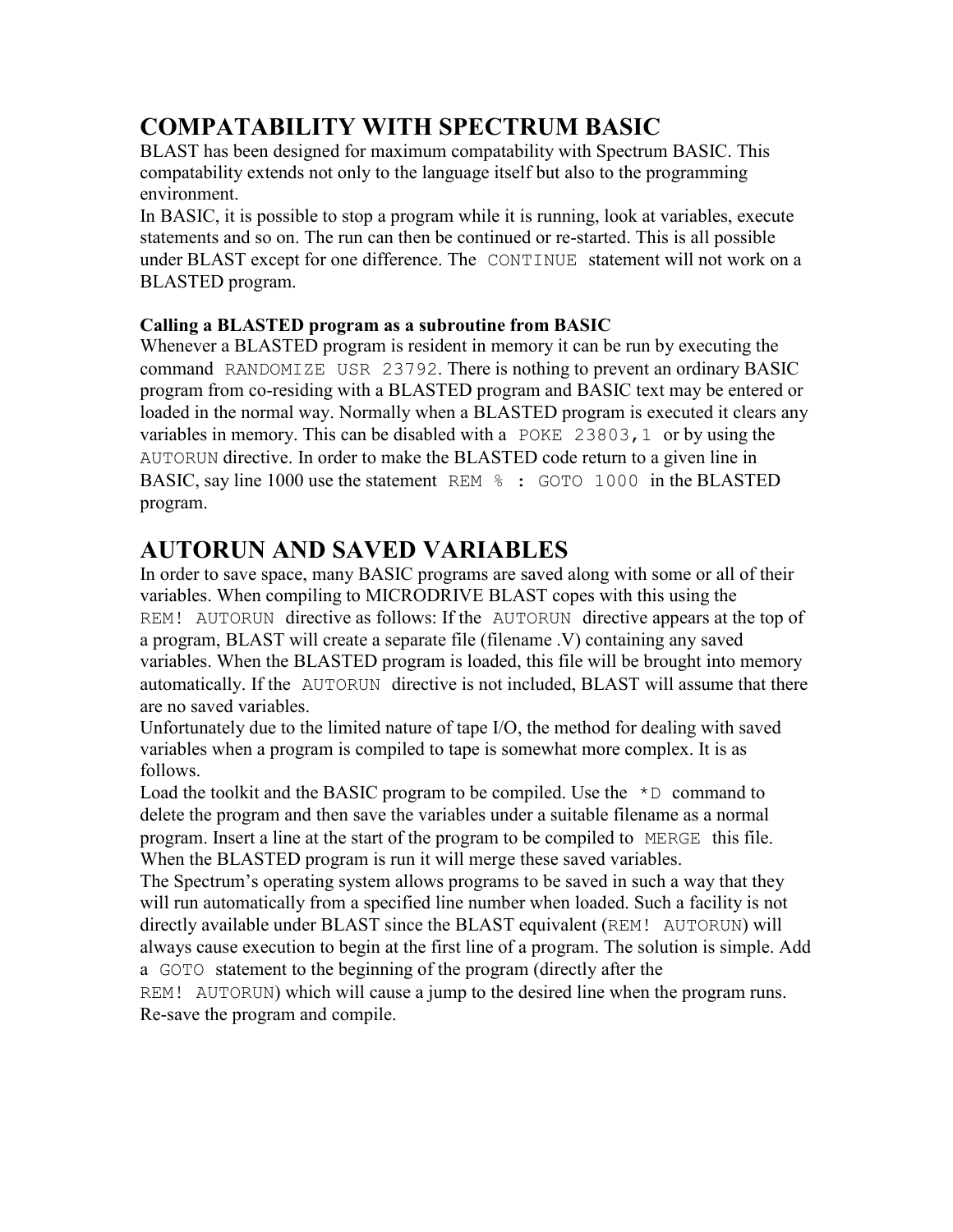## **COPYING BLASTED PROGRAMS**

#### **Microdrive copying**

On the A side of the BLAST tape directly after BLAST is a utility for copying BLASTED programs from one microdrive to another. To use this program type LOAD "COPIER" and follow the instructions in the program.

#### **Tape copying**

Programs which have been compiled to tape may be copied using a tape to tape copier. Alternatively, as many copies as required may of course be made by compiling the program as many times as necessary.

## **ERRORS**

### **1) Compile time errors**

Although it is only possible to enter syntactically correct BASIC via the Spectrum editor, there are ways that incorrect code can be submitted to BLAST. The output from a program generator for example might contain errors and it is always possible that BASIC text may become corrupted on tape or microdrive! Additionally, it is perfectly possible for erroneous compiler directives to be entered by the user. For these reasons, BLAST rigorously checks the syntax of any text submitted to it.

However, things are not quite as simple as this. It may be that a statement which appears incorrect to BLAST while it is compiling, is in fact a perfectly proper extension to BASIC, possibly of the sort provided by certain commercial extended BASIC packages. Such extensions are perfectly permissible under BLAST, the problem is simply that at compile time, BLAST does not have sufficient information to distinguish them from genuine errors.

The solution adopted by BLAST is as follows. Whenever BLAST encounters a possible syntax error, it displays the offending text, issues a warning and waits for any key to be struck. Compilation then continues. If it turns out at run time that the questionable statement was in fact an error, the run will abort with the message: NONSENSE IN BASIC

### **2) Run time errors**

At run time, with a single exception, a BLASTED program will respond with errors such as NUMBER TOO BIG or RETURN WITHOUT GOSUB in exactly the same way as the interpreter. The exception concerns the error SUBSCRIPT WRONG. In order to avoid continual checking of array subscripts at run time, the BLAST RTS will ignore this error. If subscripts go out of range, the results will be unpredictable.

### **3) I/O Errors**

If BLAST encounters a problem while attempting to read or write files to tape or microdrive, it will usually respond with the message  $I/O$  ERROR. This message can be displayed as the result of a number of different error conditions. For example the source file can not be found, the microdrive cartridge is full or the cartridge is corrupt. Certain types of I/O error are however undetectable and will simply cause faulty or aborted compilation. For a fuller explanation see TROUBLE-SHOOTING.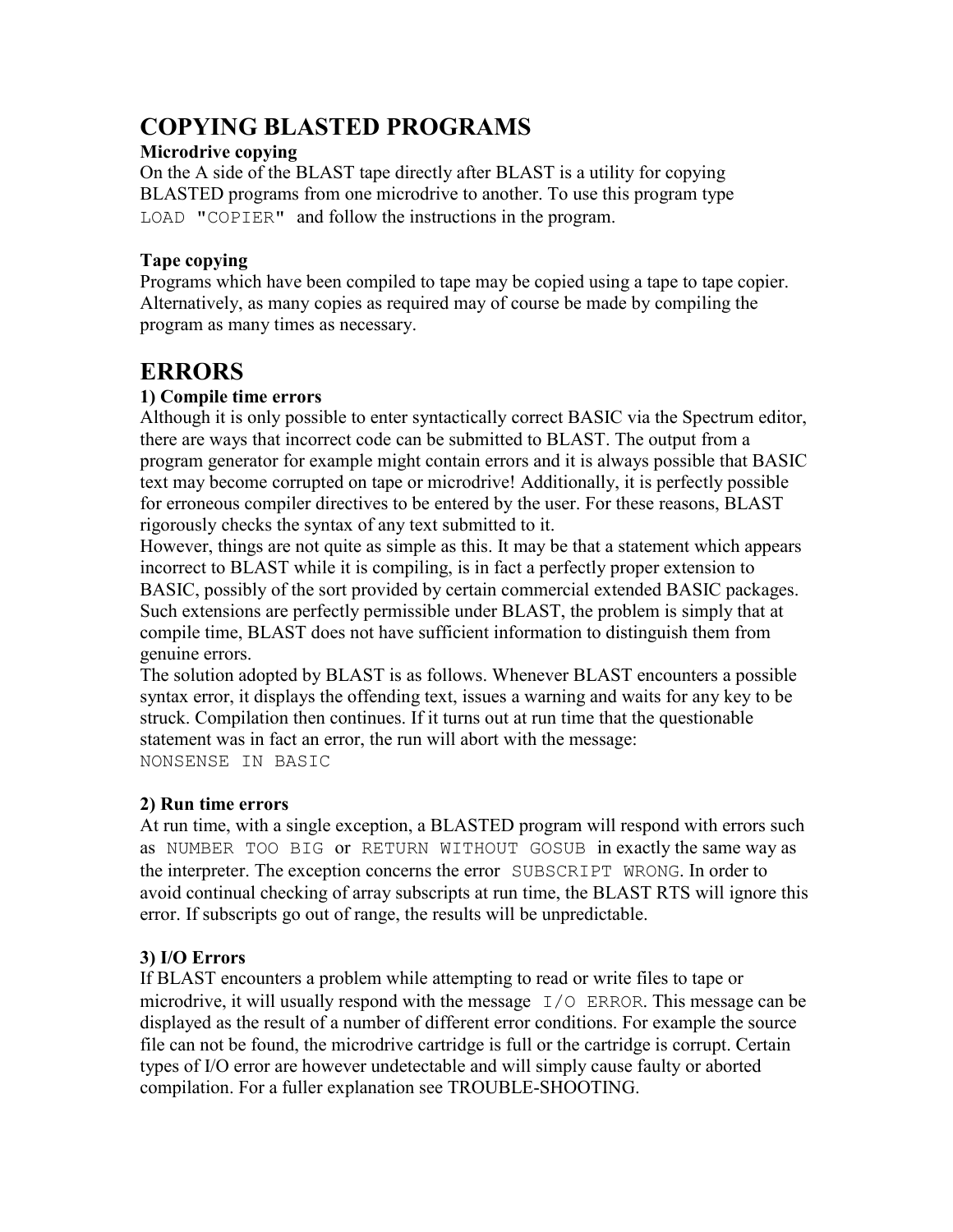# **COMPILER DIRECTIVES**

BLAST provides certain compilation options which can be invoked by means of compiler directives. These appear in special REM statements of the form

REM! <compiler directive>

That is to say, all compiler directives are preceeded by REM!. The shreak (!) provides an easy way for BLAST to tell whether or not to ignore the text following REM. There is one other kind of special REM statement recognised by BLAST; REM% causes the text of a comment to be passed to the interpreter at run time (see BLAST and user written machine code).

The compiler options available under BLAST are as follows:

| <b>Directive</b> | <b>Meaning</b>                                      |
|------------------|-----------------------------------------------------|
| 1) REM! PCODE    | Have BLAST generate p-code until told otherwise.    |
|                  | This is the default setting.                        |
|                  | Have BLAST generate machine code until told         |
|                  | otherwise.                                          |
| 3) REM! AUTORUN  | Cause the object program to run automatically when  |
|                  | loaded. This must be the first line of the program. |
|                  | AUTORUN programs when compiled to microdrive        |
|                  | will include an additional saved variable file.     |
|                  | (see AUTORUN AND SAVED VARIABLES)                   |
|                  | 2) REM! MACHINE CODE                                |

## **TROUBLE-SHOOTING**

If a program fails to compile or run apparently without cause, the first thing to try is to remove anything which is not strictly BASIC. All user written machine code and calls should be removed along with all compiler directives such as REM! MACHINE CODE and REM! AUTORUN.

Occasionally, BLAST may object to a line of BASIC which appears perfectly correct on inspection. If this happens, BLAST will stop with the message

WARNING - HIT ANY KEY. As soon as a key is pressed, BLAST will arrange for that statement alone to be passed to the interpreter at run time and then continue with the compilation. Although this event will be flagged by BLAST as a warning, it will make no difference to the running of the final compiled program. BLAST may also be forced to pass a line to the interpreter by inserting REM% at the beginning of the line. This can be useful if a particular line seems to be giving trouble when compiled. This facility can not be used with user defined functions, or DATA statements.

If a program fails to run successfully when compiled, the problem maybe that the source program contains saved variables. Methods for dealing with these are explained under AUTORUN AND SAVED VARIABLES.

Quite a frequent cause of program failure at run time is that the program contains POKE statements which corrupt the BLASTed program. Remember that short programs can increase in size when BLASTED and that what was once free RAM may be free no longer. Often programmers are not aware that their programs are POKEing where they shouldn't. If you wish to POKE do it above RAMTOP.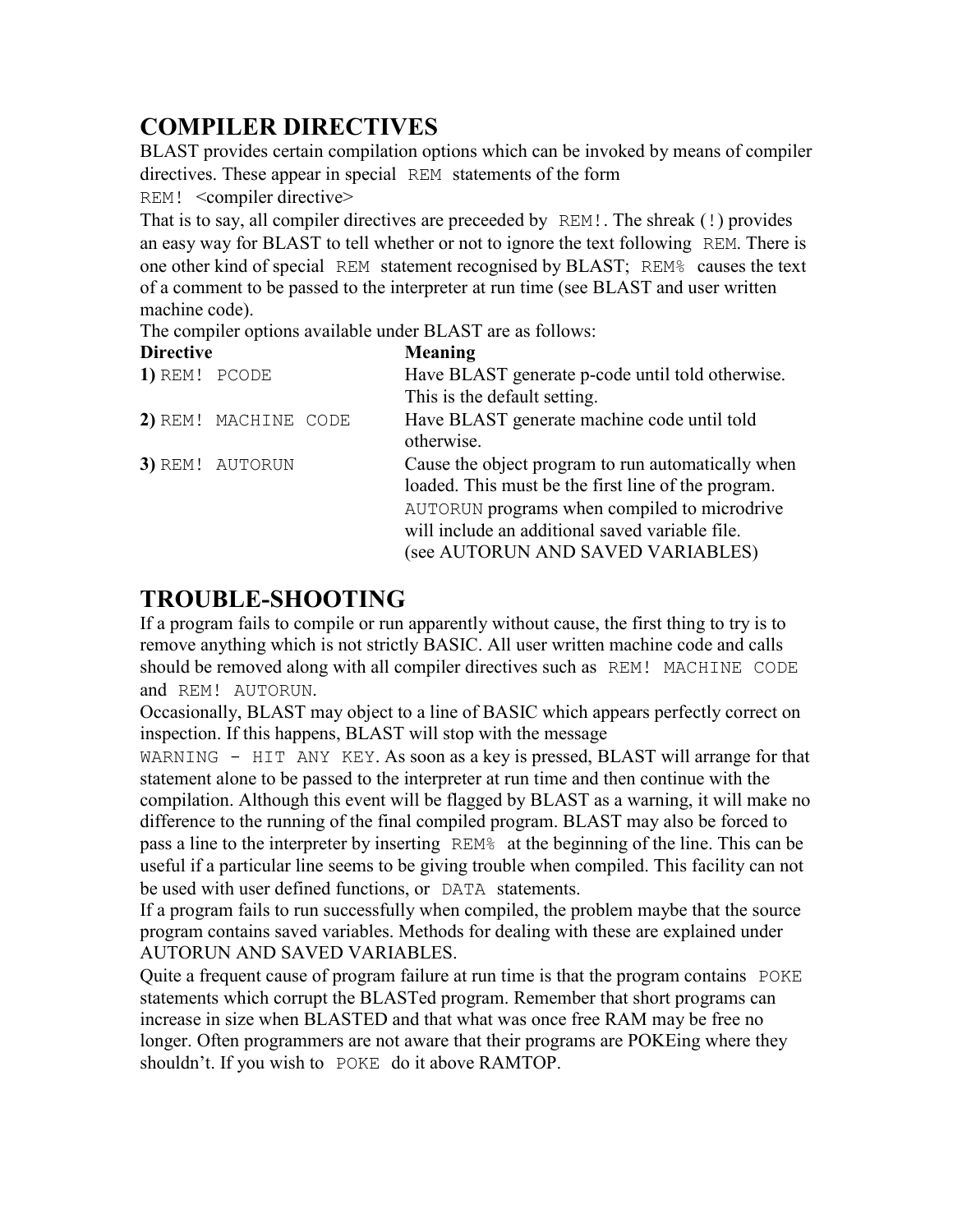Very occasionally an extremely large BASIC program may cause BLAST to run out of space to hold all the program's variables. If this happens one of two messages will appear

1) 100 MANY VARS

Solution: reduce the number of variables.

2) NAMES TOO BIG

This means that the space allocated to holding the text of variable names is exhausted. Solution: reduce the length of some of the variable names.

### **Tape and Microdrive errors**

BLAST makes extensive use of the Spectrum's I/O. Unfortunately this is not always reliable and may cause undetected compilation errors. It is for example possible for a microdrive which works correctly with many programs to fail when used with BLAST. If BLAST can detect the error it will respond with the message  $I/O$  ERROR. Often however the error is undetectable and the program will simply fail. If a program fails to compile or run correctly either to tape or to microdrive it is recommended that the compilation is attempted a second or even a third time.

### **Loading problems**

In some circumstances, a program that has been compiled to tape or microdrive may fail to load correctly. Either the microdrive goes on whirring endlessly or the tape continues to the end with the computer still in loading mode. The probable reason for this malfunction is that there is insufficient room in memory for the object program. Try using the reset button on the side of the computer and attempting the load again. If this does not solve the problem it is possible that the object code will not fit into memory. This is unlikely to occur with a p-code file but is quite possible if the program has been compiled to machine code which tends to consume more memory than BASIC source code.

Another potential source of problems is the possibility that the source program is corrupt in some way. BLAST is as tolerant as possible of corrupt programs but there are certain types of corruption which will prevent a program from compiling even though it runs under the interpreter. Commercial programs which have been unprotected sometimes exhibit this problem. In particular, the system variables which give program and variable sizes must be accurate.

## **REDUCING LOADING TIMES**

The COPIER (see copying BLASTED programs) is useful in another way: Programs compiled microdrive to microdrive using a single cartridge can often be slow to load due to the format in which the code is stored. If the COPIER is used to copy a compiled program, the new copy will load more quickly than the original. Copied programs can of course themselves be re-copied.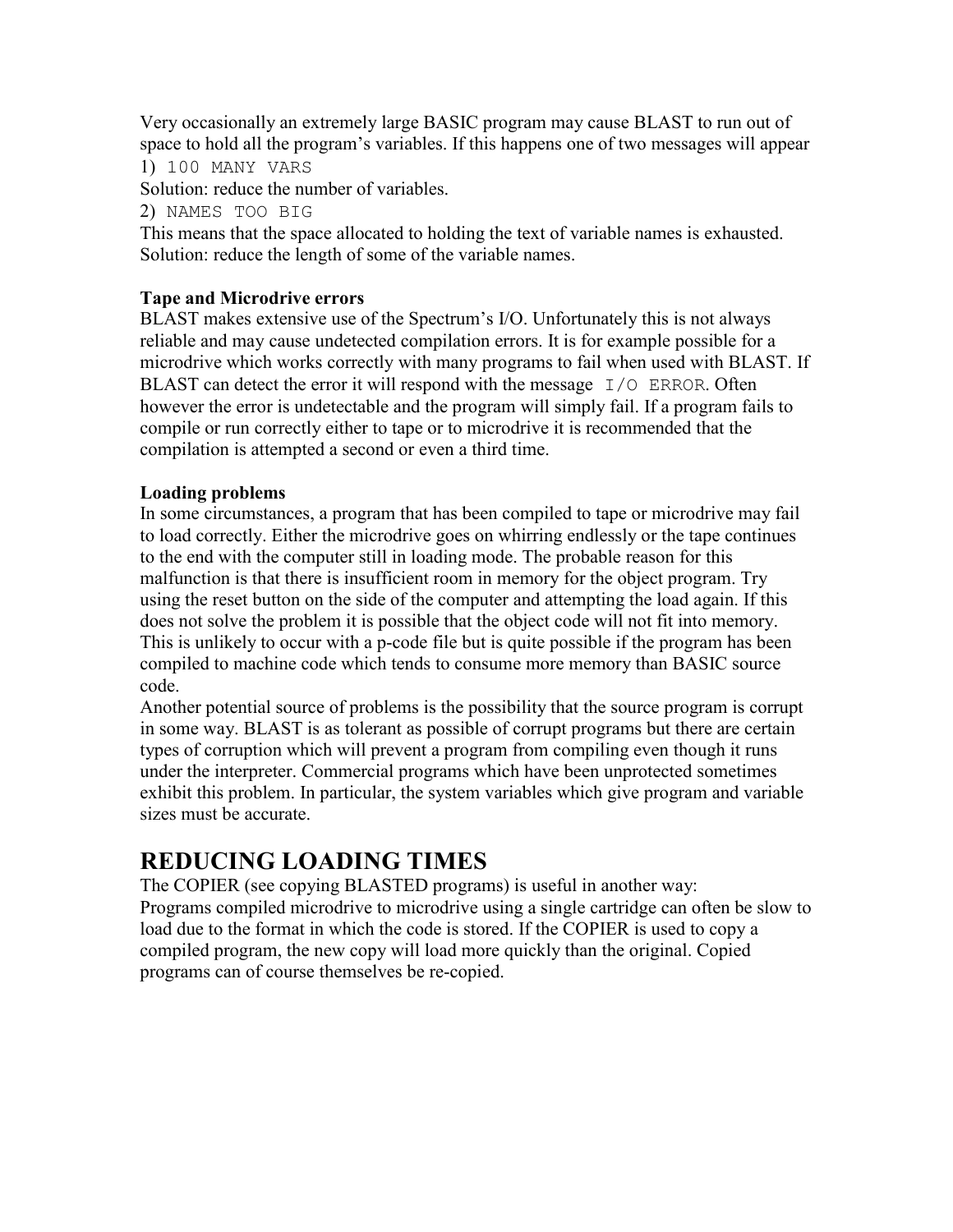# **COMMAND SUMMARY**

The following commands are recognised by BLAST in its initialised state. All commands may be typed in either upper or lower case.

Remember that a NEW command will clear BLAST entirely from memory. If you wish merely to clear a BASIC program from memory, use \*N.

#### **1) COMPILE syntax: \*C**

Compile a BASIC program using the previously set input device (see  $\pm$  1) for the source code and the previously set output device (see  $\star$ O) for the object code. The default setting for input and output is RAM.

#### **2) RUN syntax: \*R**

Run a compiled program. The  $*R$  command is used only to run a compiled program that has been compiled into RAM. If tape or microdrive has been selected for output the object program should be loaded from this device and executed with RUN.

#### **3) INPUT syntax: \*I**

Set the device from which BLAST is to read the source code for a compilation. BLAST will prompt with the message

ACCEPT INPUT FROM: RAM, TAPE, MICRODRIVE

for which the responce is  $R$ ,  $T$  or  $M$ . The default device is RAM.

#### **4) OUTPUT syntax: \*O**

Set the device to which BLAST is to write the object code for a compilation. BLAST will prompt with the message

ACCEPT OUTPUT FROM: RAM, TAPE, MICRODRIVE

for which the responce is  $R$ ,  $T$  or  $M$ . The default device is RAM.

#### **5) QUIT syntax: \*Q**

Quit BLAST and release the portion of memory used by BLAST for other code.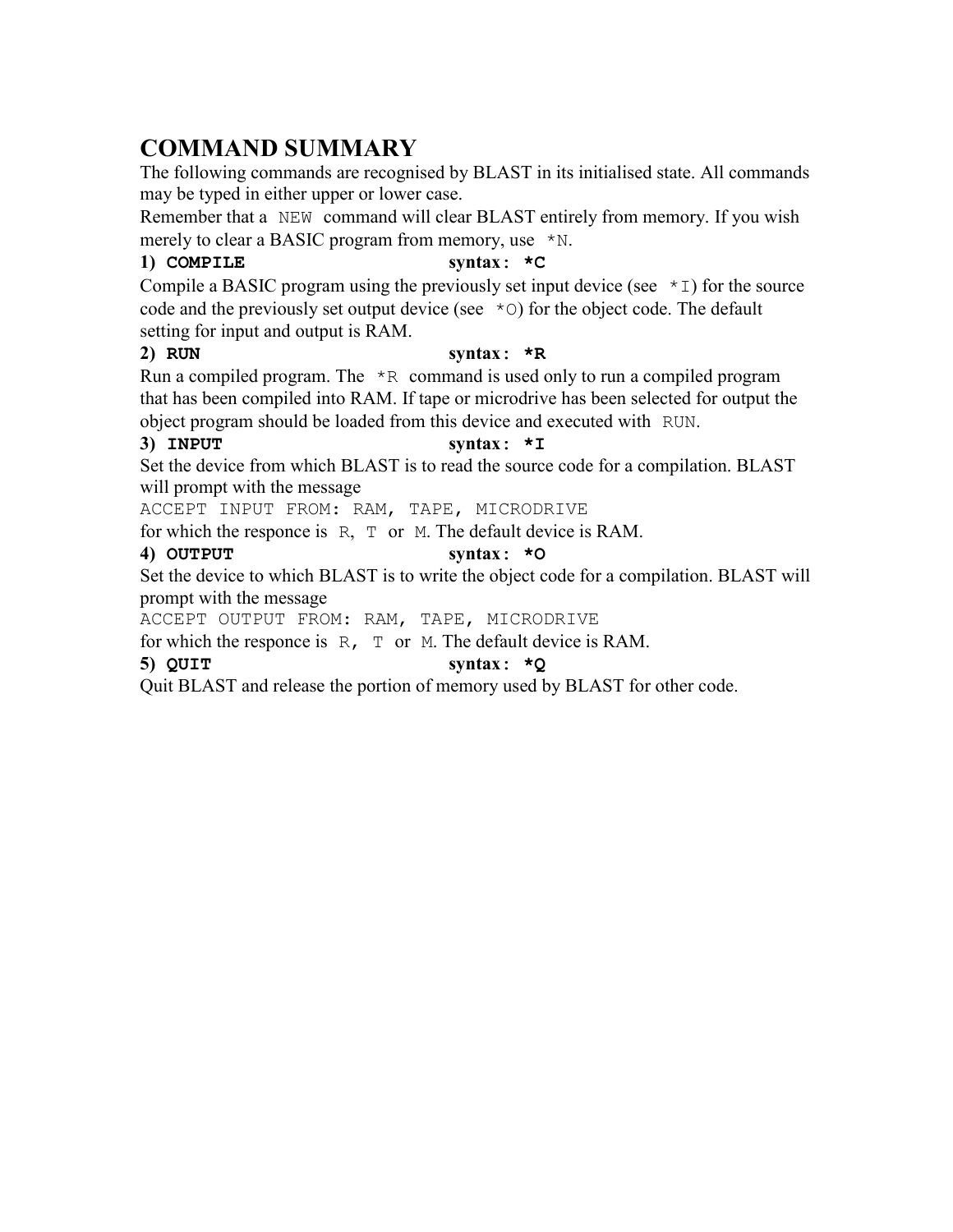# **THE BLAST TOOLKIT**

BLAST comes complete with a comprehensive toolkit designed to aid program development.

The TOOLKIT is the first program on side B of the cassette. To load the toolkit type LOAD "TOOLKIT" <enter>

The TOOLKIT will autorun and sign on with the message

BLAST TOOLKIT (c) OCSS 1983

Like the compiler, the TOOLKIT loads into high RAM and sets RAMTOP below itself. The TOOLKIT reduces user RAM by approximately 3.5k.

Note: The TOOLKIT cannot co-reside in RAM with the BLAST compiler.

The facilities available are listed below. Each function is executed by entering an asterix

(\*) followed by the single letter command given and the indicated parameters.

In the following n, n1 and n2 denote integers.

The part of the program over which a given command is to take effect is specified by a line range as follows.

nl-n2 means lines nl to n2 inclusive

nl- means from line n1 to the end of the program

-n2 means from the beginning of the program to n2, including n2.

If a line range is omitted altogether, the toolkit assumes that the line range intended is the whole program.

A dot (.) may be used to stand for the current line.

If the line range is omitted from a toolkit command, any comma which would normally follow the line range should still be included.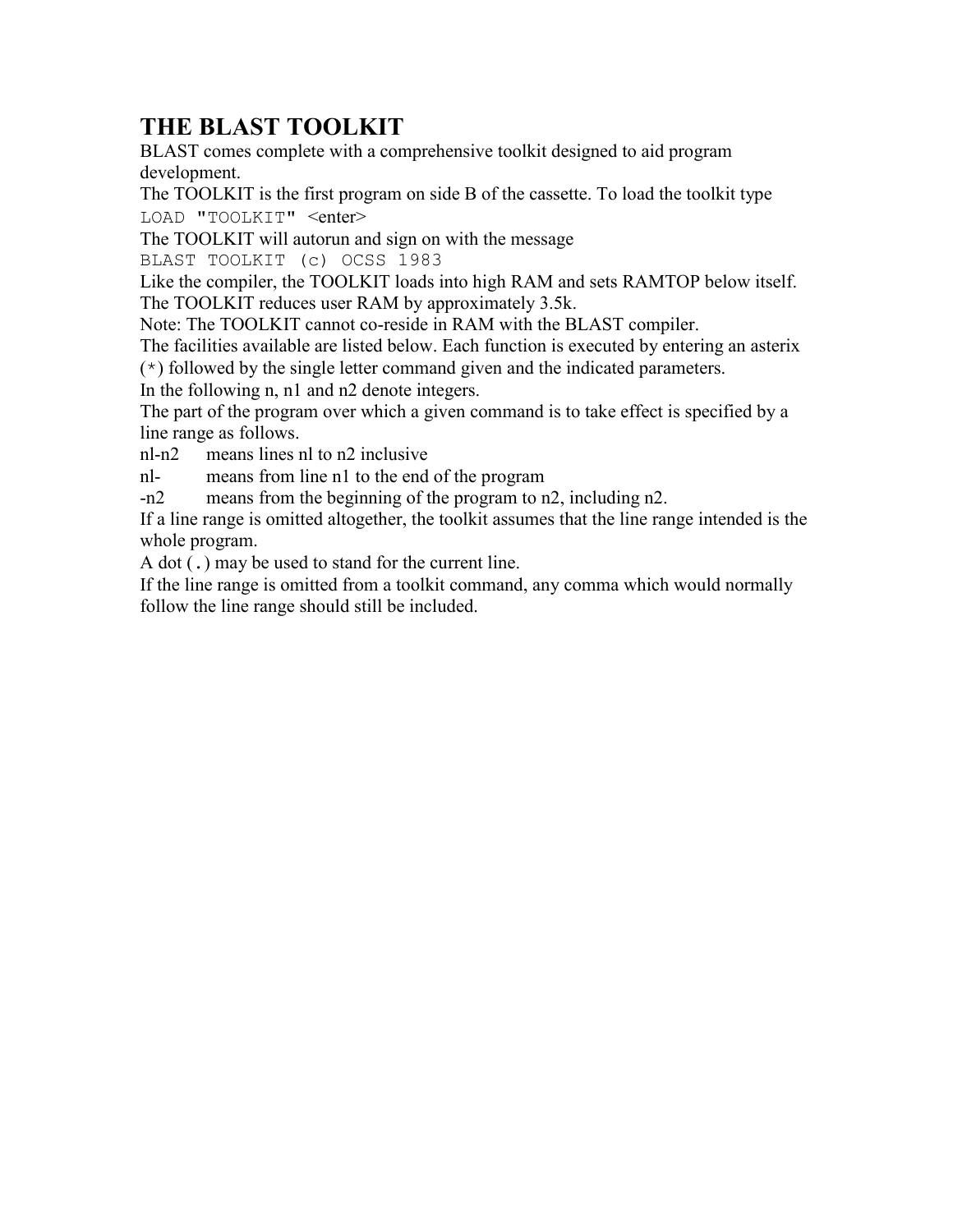## **LINE COMMANDS**

| $1)$ EDIT                                                | syntax: $*E$ n1          |  |
|----------------------------------------------------------|--------------------------|--|
| The line n1 is displayed for editing.                    |                          |  |
| 2) COPY                                                  | syntax: $\star$ C n1, n2 |  |
| Copy line n1 to line n2, over-writing any existing line. |                          |  |
| 3) DELETE                                                | syntax: $*D$ n1          |  |
| Delete line n1.                                          |                          |  |
| 4) MOVE                                                  | syntax: $*M n1, n2$      |  |
| Move line nl to line n2, deleting line n1.               |                          |  |

## **BLOCK COMMANDS**

### **1) COPY syntax: \*C <line\_range>,n**

Copy lines the line range to line n, over-writing any existing lines. The lines will be numbered consecutively from n.

**2) DELETE syntax: \*D <line\_range>** 

Delete the line range.  $\star$ D on its own will delete the entire program leaving all variables intact.

## **3) MOVE syntax: \*M <line\_range>,n**

Move the line range to n, deleting the original lines.

## **4) RENUMBER syntax: \*R <line\_range>,nl,n2**

Renumber the line range starting at n1 with step n2. The default for n2 is 10. Renumber will not renumber more than 1792 lines at a time. Larger programs can of course be renumbered in two or more stages.

## **STRING FUNCTIONS**

**1) FIND syntax: \*F <line\_range>,string**  Search the line range for the first occurrence of the string.

**2) SEARCH AND REPLACE syntax: \*S <line\_range>,stringl,string2** Search the line range for string1 and replace it with string2. The new line will be checked for syntax. If there is an error, the first line that contains the error will be displayed. Any previous lines in which the search and replace was successful will remain modified. Note that the replacement string may not be null.

 $*F$  &  $*S$  commands:

It is not directly possible to enter BASIC keywords into these commands. There is, however a trick which will solve this problem. When a keyword is required, first type THEN and after, the keyword. Now move the cursor back and delete the THEN.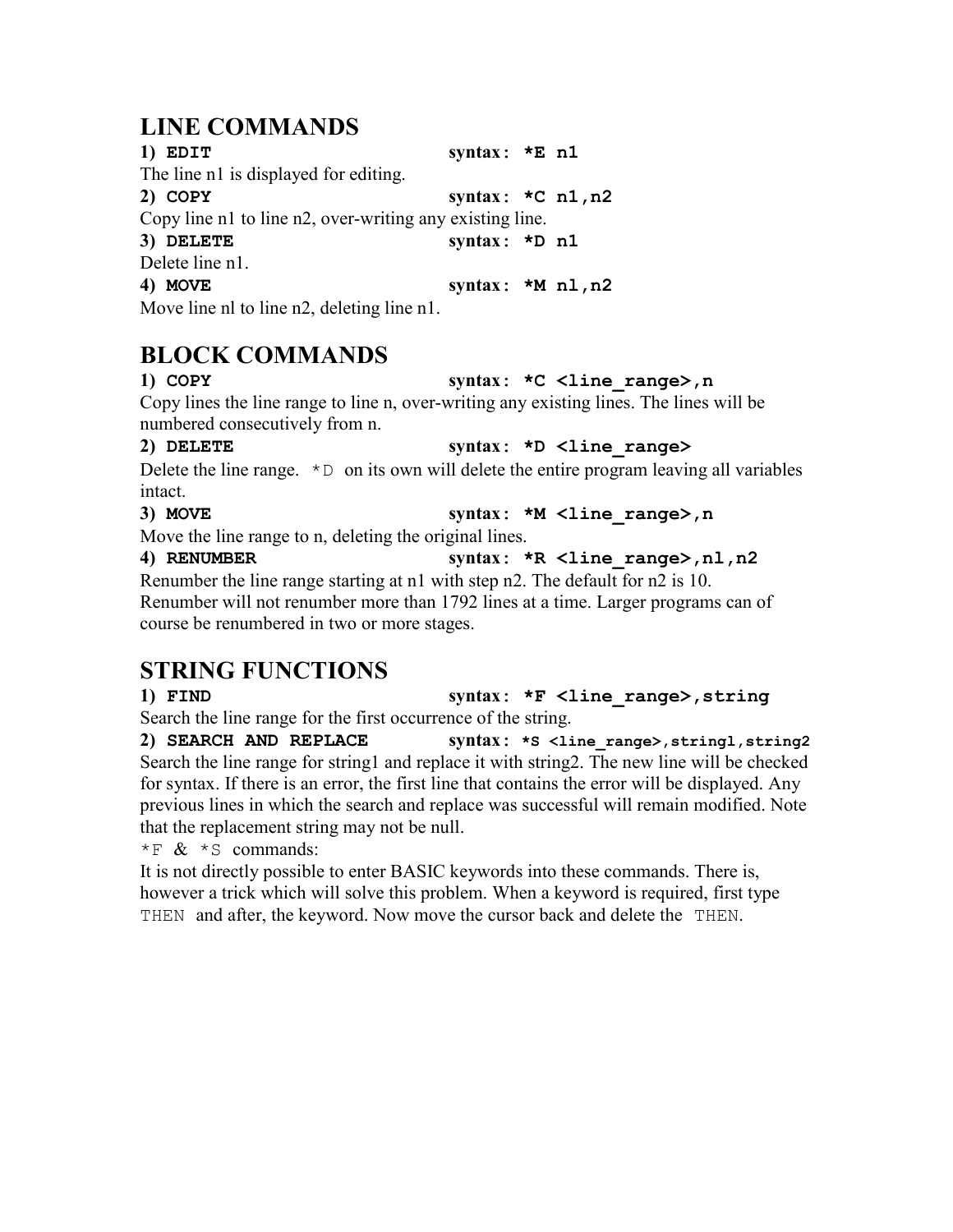# **OTHER COMMANDS**

| UTHER CUMMANDS                                                                            |                                                                                                    |
|-------------------------------------------------------------------------------------------|----------------------------------------------------------------------------------------------------|
| 1) TRACE                                                                                  | syntax: $*T$                                                                                       |
| When the program is run display the linenumber of the statement currently being           |                                                                                                    |
|                                                                                           | executed. The space key can be used to slow down execution and SHIFT O to hold up                  |
| execution.                                                                                |                                                                                                    |
| Trace does not take a linenumber. $\star$ T will turn on the trace facility which will be |                                                                                                    |
| operative thereafter during any program run; trace can be turned off with $*U$            |                                                                                                    |
| $2)$ KILL                                                                                 | syntax: $*K$                                                                                       |
| Delete all REM statements in the program not beginning with ! or $\frac{1}{6}$            |                                                                                                    |
| 3) WRITE                                                                                  | syntax: *W <line range="">, <filename></filename></line>                                           |
| Save the line range to cassette under <filename> (maximum 10 characters).</filename>      |                                                                                                    |
| 4) BLAST SAVE                                                                             | syntax: *B <filename></filename>                                                                   |
|                                                                                           | Save the program in a form suitable for compilation from tape by BLAST. The program                |
| will be saved in blocks together with the information BLAST needs to compile it.          |                                                                                                    |
| The $*$ B command (BLAST SAVE) is intended for use with cassette only. BLAST              |                                                                                                    |
| can compile a program which has been saved to microdrive in the normal way.               |                                                                                                    |
| 5) VARS                                                                                   | syntax: $*v$                                                                                       |
| List various useful system variables including the amount of memory free.                 |                                                                                                    |
| $6$ ) LIST                                                                                | syntax: $*L$                                                                                       |
| List all BASIC variables together with their values.                                      |                                                                                                    |
| 7) JOIN                                                                                   | syntax: $*J$ <line number=""></line>                                                               |
| Join the indicated line to the next.                                                      |                                                                                                    |
| 8) GLOBAL ON/OFF                                                                          | syntax: $*A/\star G$                                                                               |
|                                                                                           | In normal operation the find and substitute functions will stop and wait for a key to be           |
|                                                                                           | pressed after each find or substitution. To turn this feature off type $\star$ G and to turn it on |
| again use $*A$                                                                            |                                                                                                    |
| $9)$ QUIT                                                                                 | syntax: $*Q$                                                                                       |
| Quit the toolkit.                                                                         |                                                                                                    |
|                                                                                           |                                                                                                    |

### **Re-initialising the toolkit**

RANDOMISE USR 61950 will reactivate the toolkit after a  $\star$ Q.

## **Loading the toolkit while a program is in memory**

Type the following: CLEAR 61946 LOAD "tkcode" CODE RANDOMIZE USR 61950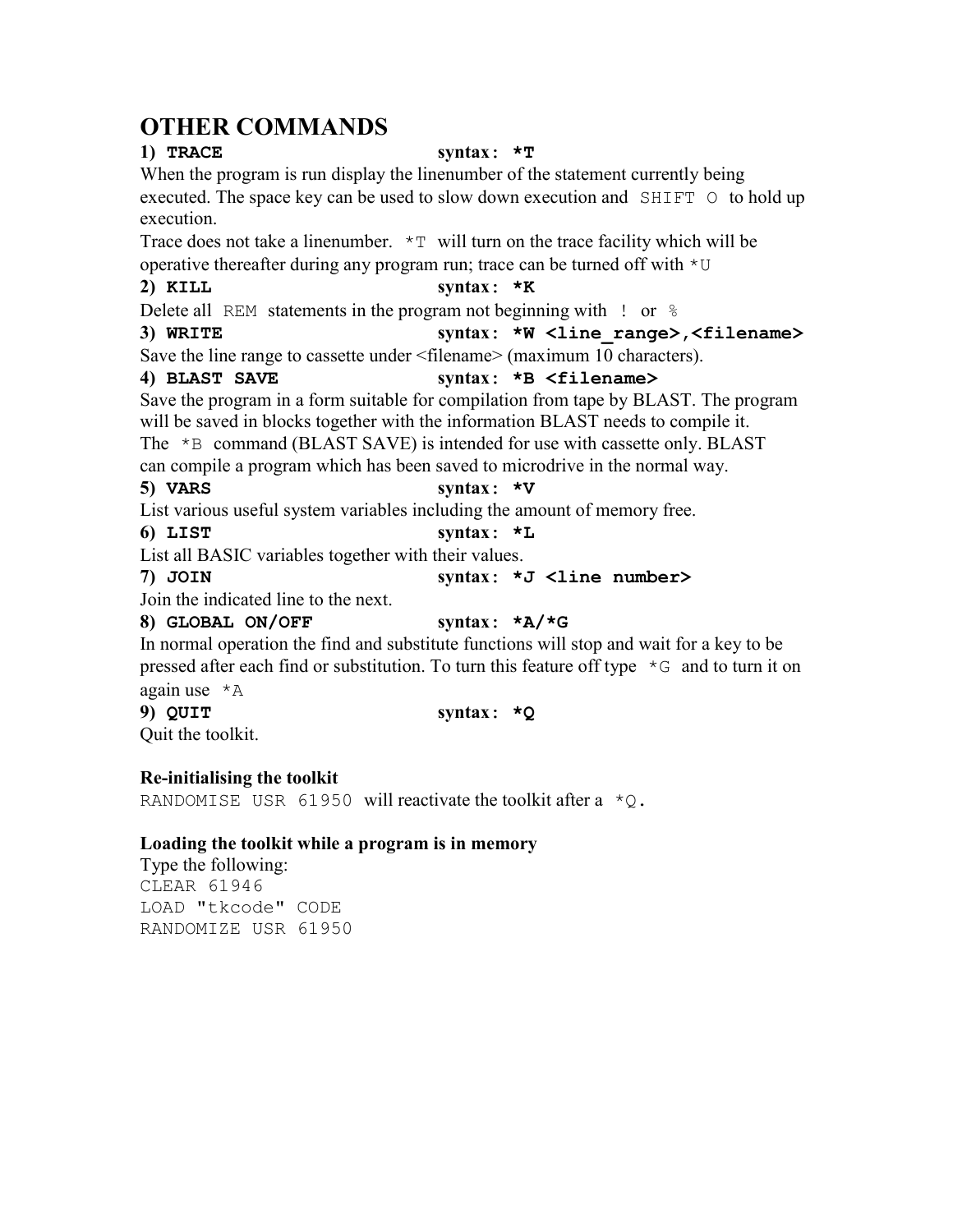# **HIGH SPEED INTEGER ONLY COMPILATION**

All issues of BLAST marked issue 4.0 or above include an additional high speed integer only compiler called IBLAST. This compiler is designed to produce much faster code than BLAST for programs that do not make use of floating point numbers. IBLAST is located on side B of the BLAST tape directly after the TOOLKIT. It is loaded and used in exactly the same way as BLAST.

## **What kind of programs can be compiled with IBLAST?**

All numeric variables and arrays used in a program compiled with IBLAST are assumed to be of integer type. These variables can only hold signed whole numbers in the range -32768 to +32767. Additionally a compiler directive may be used to cause IBLAST to treat variables as unsigned integers in the range 0 to 65535.

If you are not sure whether or not a program will work under IBLAST the best solution is to try the experiment. However, bear in mind that even though a program may appear to compile successfully this does not necessarily mean that it will behave as expected at run time. For example a statement like LET  $A = (50000 + 50000)/10$  would require a partial result when the bracketed expression is evaluated of 100000 this is out of range and will evaluate incorrectly.

Because IBLAST can only deal with integers, there are certain operations which are no longer useful or that behave differently in an IBLASTed program. These are as follows: 1) The following functions will give a RUN time error if compiled with IBLAST PI, SIN, COS, TAN, ASN, ACS ,ATN, LN, EXP, SQR and exponentiation 2) No string contained in a VAL or VAL\$ argument may contain variable or array names. For example VAL ("A + 1") will not work although VAL (A\$) where  $a\hat{S}$  = "123" is perfectly allowable. Any attempt to access a variable in this way will give rise to a VARIABLE NOT FOUND error at run time.

3) Division (slash) will round to the nearest integer. e.g.  $7/2 = 3$ .

4) BEEP, CIRCLE, DRAW and RND

In Spectrum BASIC the above commands require fractional arguments. Because of this they work slightly differently under IBLAST. Both parameters of BEEP, the third parameter of CIRCLE and the (optional) third parameter of DRAW accept integers which are internally divided by 100 before being submitted to the graphics routine for execution. This means that these parameters should be 100 times larger than they would be in Spectrum BASIC in order to run correctly under IBLAST. The RND function returns a random integer within the full integer range.

## **The SIGNED and UNSIGNED directives**

The compiler directive REM! UNSIGNED will cause IBLAST to treat all numeric objects as laying in the range 0 to 65535.

The compiler directive REM! SIGNED will cause IBLAST to treat all numeric objects as laying in the range  $-32768$  to  $+32767$ .

The default is SIGNED.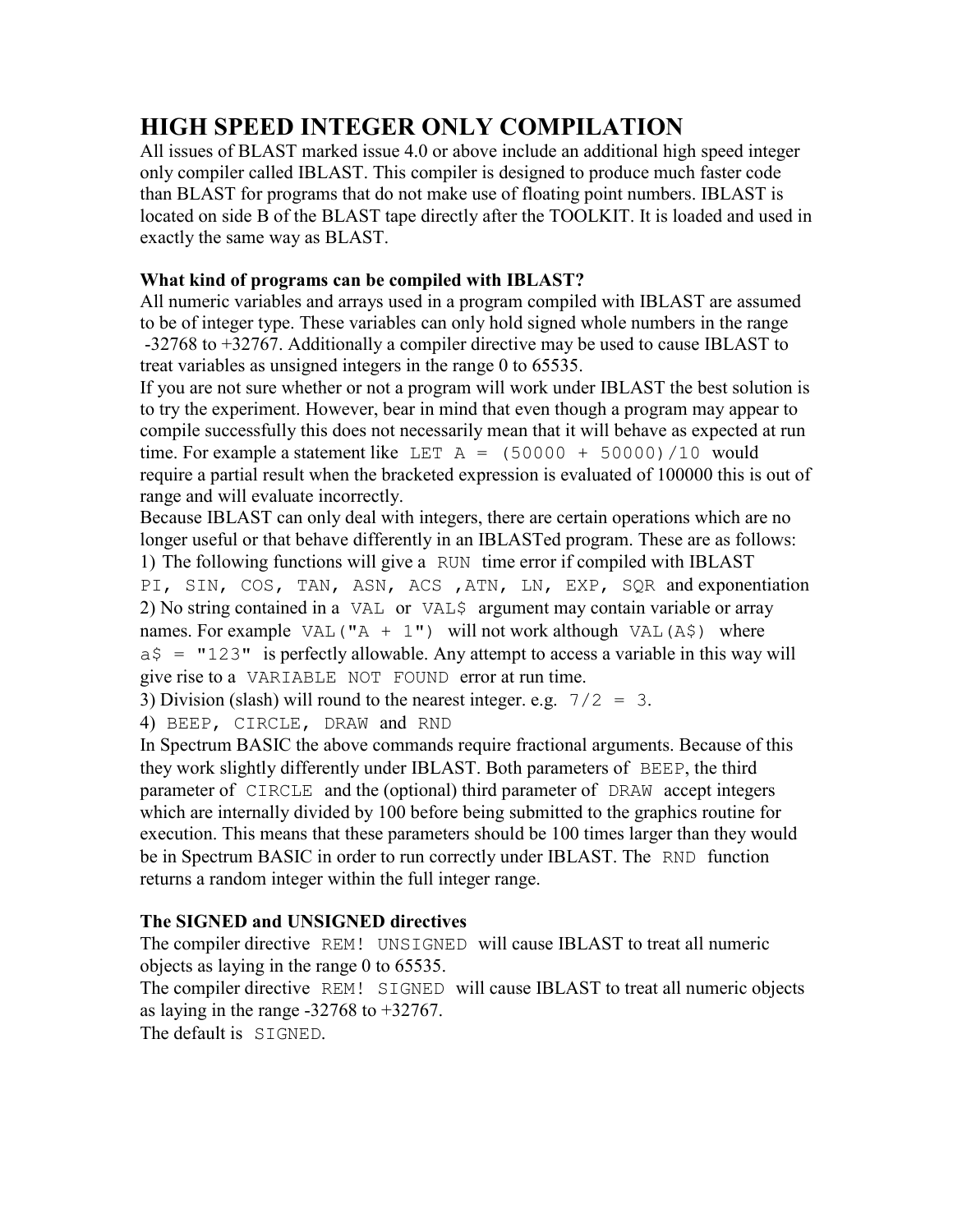#### **Some notes on the treatment of integers.**

It may be helpful in some cases for users to understand precisely what happens when IBLAST integers are manipulated. We first discuss the situation that obtains when the UNSIGNED directive is in force.

All numeric variables and arrays are held in a 16 bit word of memory. Such variables can hold numbers between 0 and 65535. Since IBLAST does not check for overflow, operations which cause variables to go out of range may give incorrect results. Let us consider the statement LET  $A = 65530 + 10$ . Since the expression evaluates to 65540, the answer will not be correct. What will actually happen is that the variable A will "wrap around" that is, as soon as it reaches 65535 and is incremented by one it will start over at zero. The result of the expression will therefore be 4. Equally, if  $A = 0$  and is then decremented by one, the wrap around will occur the other way about and the result will be 65535.

When the  $Sigma$  directive is in force (as it is by default) numbers obey 2's compliment rules that is, any number N in the range  $32768 \le N \le 65535$  is treated as a negative number equal to N-65536. This allows certain operations such as comparisons to manipulate negative numbers correctly. Of course wrap around still occurs and should be avoided except when specifically required.

It should be noted that even in UNSIGNED mode negative constants are still allowed and will be converted to positive integers using the 2's complement rule quoted above. Because of the wrap around rules, this will normally yield the correct result in a calculation. Any floating point constant will be rounded down to the nearest integer. In the absence of the REM! UNSIGNED compiler directive, all but three operations will assume a signed format. The three exceptions are PEEK, POKE and IN where parameters are assumed to be unsigned; this allows PEEK, POKE and IN to access the whole of memory.

### **Compatibility with the interpreter**

Unlike BLAST, some versions of IBLAST do not hold their variables in the same format as the interpreter. This has certain consequences.

1) No statement passed to the interpreter (see BLAST and user written machine code) may contain references to variables or array elements.

2) No Interface 1 command may contain references to variables or array elements.

3) So that these may be identified, IBLAST will still write a .V file containing any saved variables when compiling to microdrive using the AUTORUN directive. These will be ignored by the IBLASTed program.

4) Variables can not be SAVed or MERGed.

There is of course no reason why the value of variables may not be passed to interpreted statements using POKE and PEEK.

### **Errors**

In order to allow IBLASTed programs to run at maximum speed, the IBLAST run time system does not perform as many run time checks as BLAST or interpreted BASIC. Programs should be checked carefully under the interpreter before being submitted to IBLAST.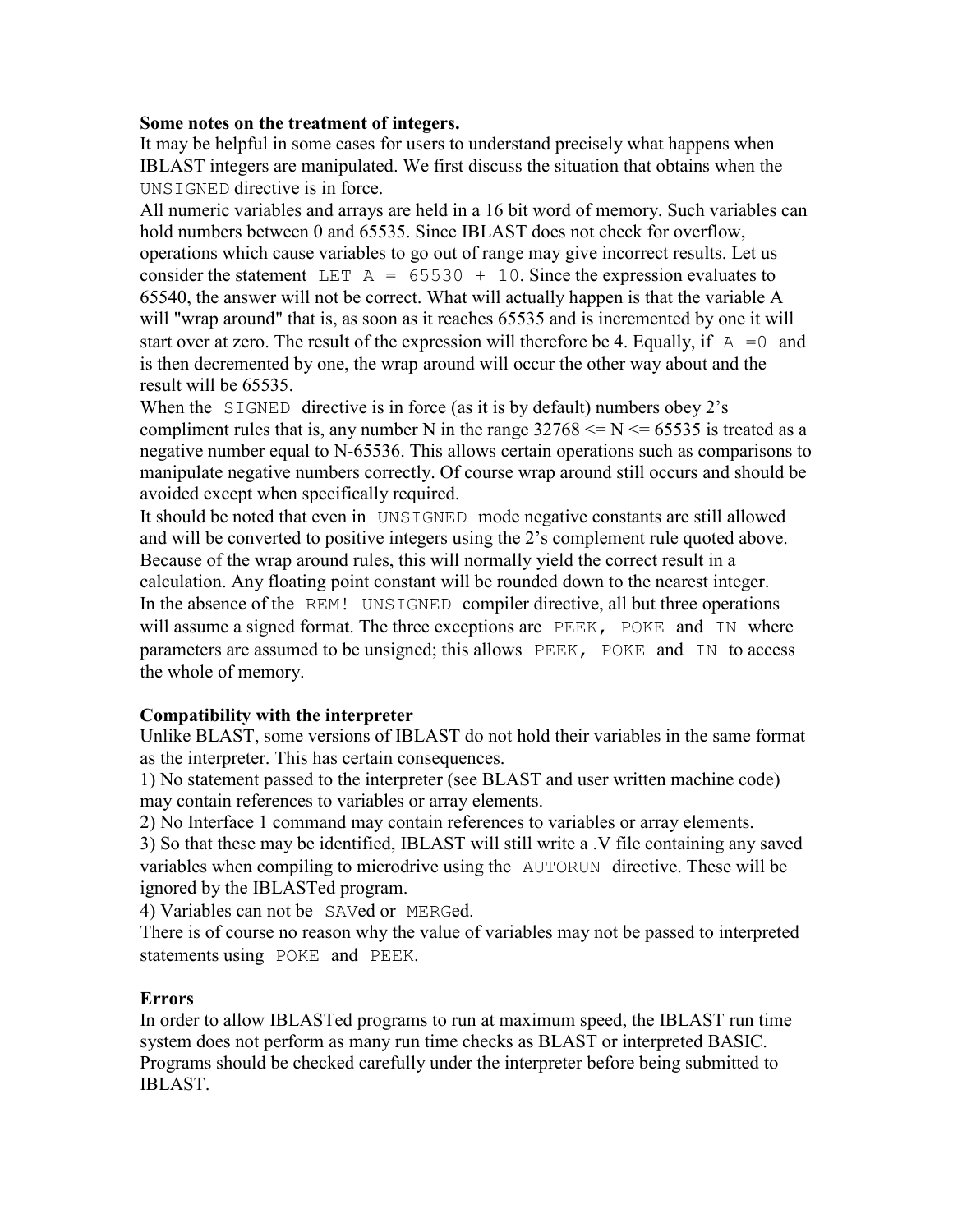# **APPENDIX 1**

## **BLAST MEMORY MAP**

| $P - RAMT$ | USER DEFINED GRAPHICS                                                                                                             |
|------------|-----------------------------------------------------------------------------------------------------------------------------------|
| <b>UDG</b> |                                                                                                                                   |
| RAMTOP     | BLAST<br>---------------                                                                                                          |
|            | GOSUB STACK<br>MACHINE STACK                                                                                                      |
|            | spare RAM                                                                                                                         |
| STKEND     |                                                                                                                                   |
| STKBOT     | CALCULATOR STACK                                                                                                                  |
|            | WORKSPACE                                                                                                                         |
| WORKSP     | EDITING AREA                                                                                                                      |
| E LINE     | ____________<br>BASIC VARIABLES                                                                                                   |
| VARS       | -----------------<br>-------------<br>BASIC PROGRAM                                                                               |
| PROG       |                                                                                                                                   |
| CHANS      | CHANNEL INFORMATION<br>______________________________                                                                             |
|            | MICRODRIVE MAPS<br>INTERFACE 1 SYSTEM VARIABLES<br>SYSTEM VARIABLES<br>PRINTER BUFFER<br><b>ATTRIBUTES</b><br>DISPLAY FILE<br>ROM |
|            |                                                                                                                                   |